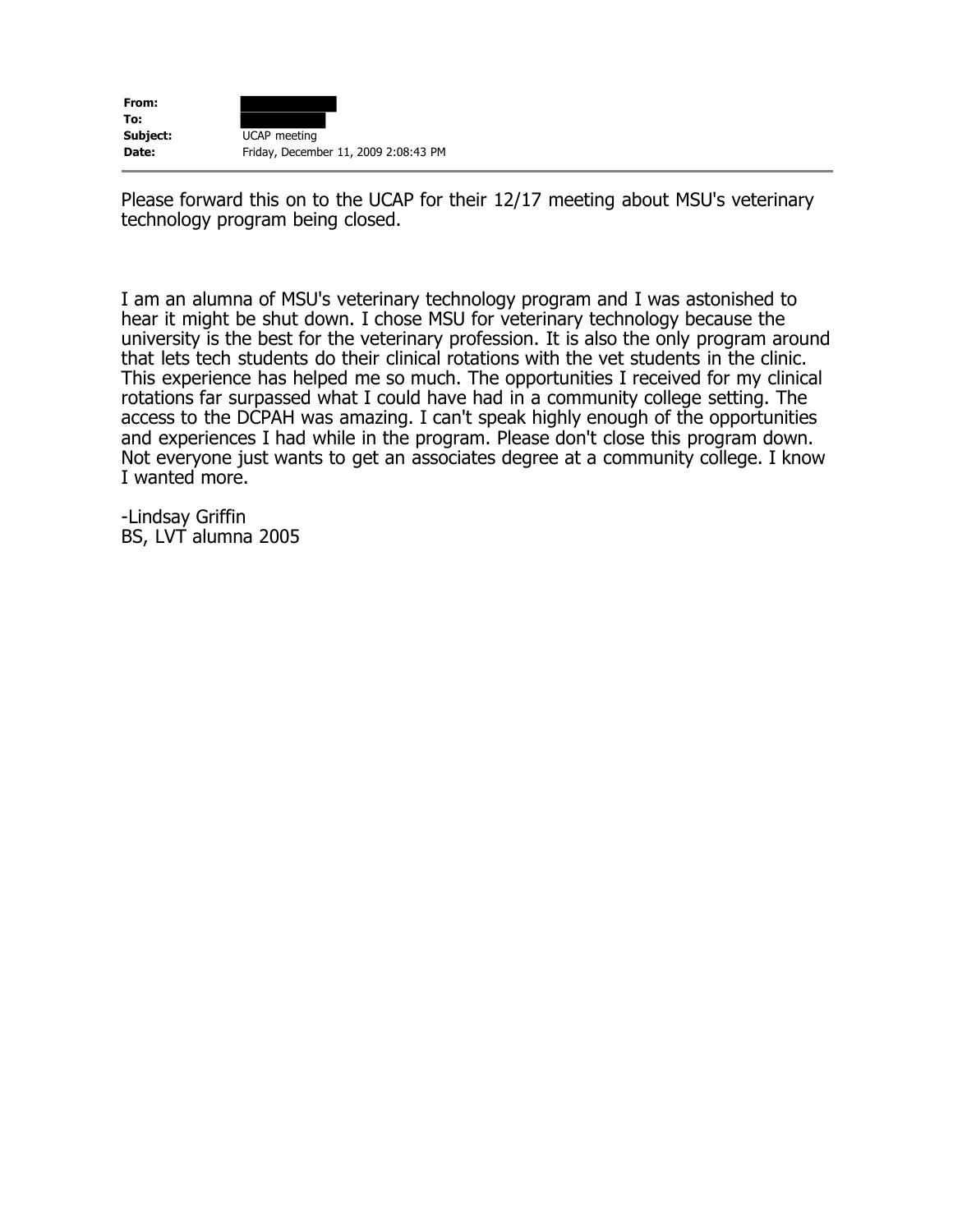| From:    |                                       |
|----------|---------------------------------------|
| To:      |                                       |
| Subject: | Veterinary Technician program NOT cut |
| Date:    | Friday, December 11, 2009 4:53:13 PM  |

Hi,

I'm a graduate of the Veterniary Technician program from 1985. I chose to attend MSU back then because it was THE BEST and probably at that time the ONLY program. Being the best program has always and still is the reason that I would still decide to come to MSU if I were looking today. I'm still a Vet Tech and very proud of the fact that I did graduate from here. I've worked at several private practices (Vet clinic's) and all of them would only hire me because I did graduate from the MSU program.

These other programs (Baker College, etc.) don't give the technical support that they learn here. We give them hands on experience in a high volume. Baker sends them to private practices were they get a few weeks of training doing vaccines. The comparison between a MSU grad and a Baker grad is very easy to tell by thier technical skills. The technical skills are what the doctors are wanting. They don't want to have to take time out to train a new technician. They want them with the skills already in place. That's what MSU turns out as technicians.

In order to do research on campus with animals the university requires a Bachlors degree along with a Vet Tech license. The other programs don't offer Bachlors degrees. We are the only place that does. How does the university based on research plan to continue doing research without the program graduating Technicians with a bachlors degree? Once you lose the techs you have now where will you hire more from?

I now work at MSU Vet Teaching Hospital and I teach the vet students and Technician students. Cutting this program would affect how vet students learn to utilize technicians, it would also take away any help that we do get from teaching tech students how to do our job and then letting them do it so we can preform other duties. Basically, you would be removing the help we have from the students which then we would either need to hire more Licensed Vet Techs to replace this help or we get overtime. You can't be in two places at once, but sometimes just having a student with some knowledge of the job being in one place and you in the other is enough to help.

Thank you for your time

See ya later,

Elaine Striler, LVT striler@cvm.msu.edu Capital City Canine Club's Webpage: <http://cvm.msu.edu/~striler/cccc.htm> My Webpage:<http://cvm.msu.edu/~striler/>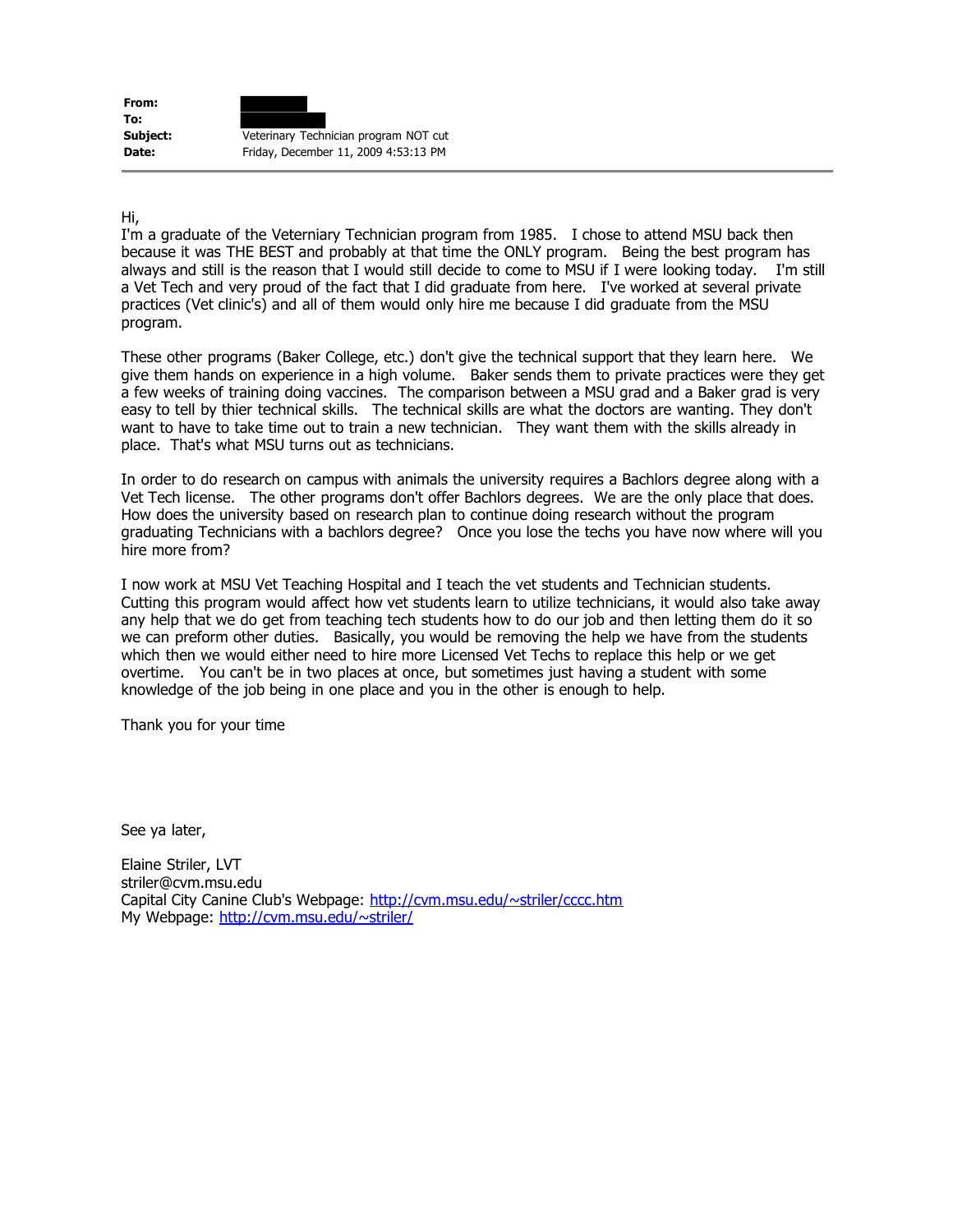December 12, 2009

Dear UCAP Committee members:

I am writing to you in protest of the proposed elimination of the Veterinary Technology Program at Michigan State University. Yes, I am an educator in this Program and have been for the past 28 years. Alas, I am not concerned about my job, as I can find employment anywhere, as a Licensed Veterinary Technician. I am writing with grave concern for the deleterious effect this decision would have on my profession. I address you as a member of this profession. . . a member who has served her profession for over 30 years at local, State and national positions of leadership.

The Veterinary Technology Program at MSU gave birth to our profession in the late 1960s. Our Program was the first in the nation to be accredited by the American Veterinary Medical Association in 1973. We have been leading the growth of the profession ever since. Over the past four decades, our profession has struggled to achieve recognition and respect within the veterinary community. In our infancy, we suffered similar opposition as our Nursing counterparts in human medicine. We have finally grown to the point that we are recognized, respected and appreciated in the veterinary community. Not only do most States in the nation credential veterinary technicians, but we have developed numerous boarded specialties. The numbers of veterinary technology educational programs in the nation has grown exponentially. However, with advances in veterinary medical care and the ever growing need for qualified technical support, all of the 180+ Programs in the nation cannot meet the demand for qualified veterinary technicians. The need for credentialed veterinary technicians is growing at a far greater rate than accredited educational programs can supply.

Looking exclusively at the State of Michigan, there are currently eight accredited educational programs in veterinary technology. Our Program at MSU is the ONLY one to offer a Bachelor's degree. The BS is vitally important for leadership roles in the profession, such as specialty credentialing, education, biomedical resrearch and practice management. Our Program at MSU is the ONLY one in the State directly affiliated with a veterinary teaching hospital. In fact, our Program is only one of two in the nation directly affiliated with a veterinary teaching hospital. Purdue University holds our sister program. Other veterinary colleges are looking to us as the model institution for the integration of the veterinary health care team - training DVM and veterinary technician students side by side. It is this unique facet that is propelling our profession and all of veterinary medicine into the future of veterinary health care at an exponential rate.

If the Veterinary Technology Program at MSU is terminated, the veterinary technology profession and all of veterinary medicine will suffer. We will be set back decades in time. The shortage of qualified veterinary technicians will be magnified. Veterinary practitioners will be forced to hire non-qualified, uneducated support staff. The quality of medicine provided will diminish. Ultimately, the animals and the public we have vowed to protect and provide for will suffer. The ripple effect will reach far beyond our State. This will have an adverse national effect. Imagine eliminating key Nursing programs. The effect would be the same. This cannot be considered a pure budgetary issue. The stakes reach far beyond what money can buy.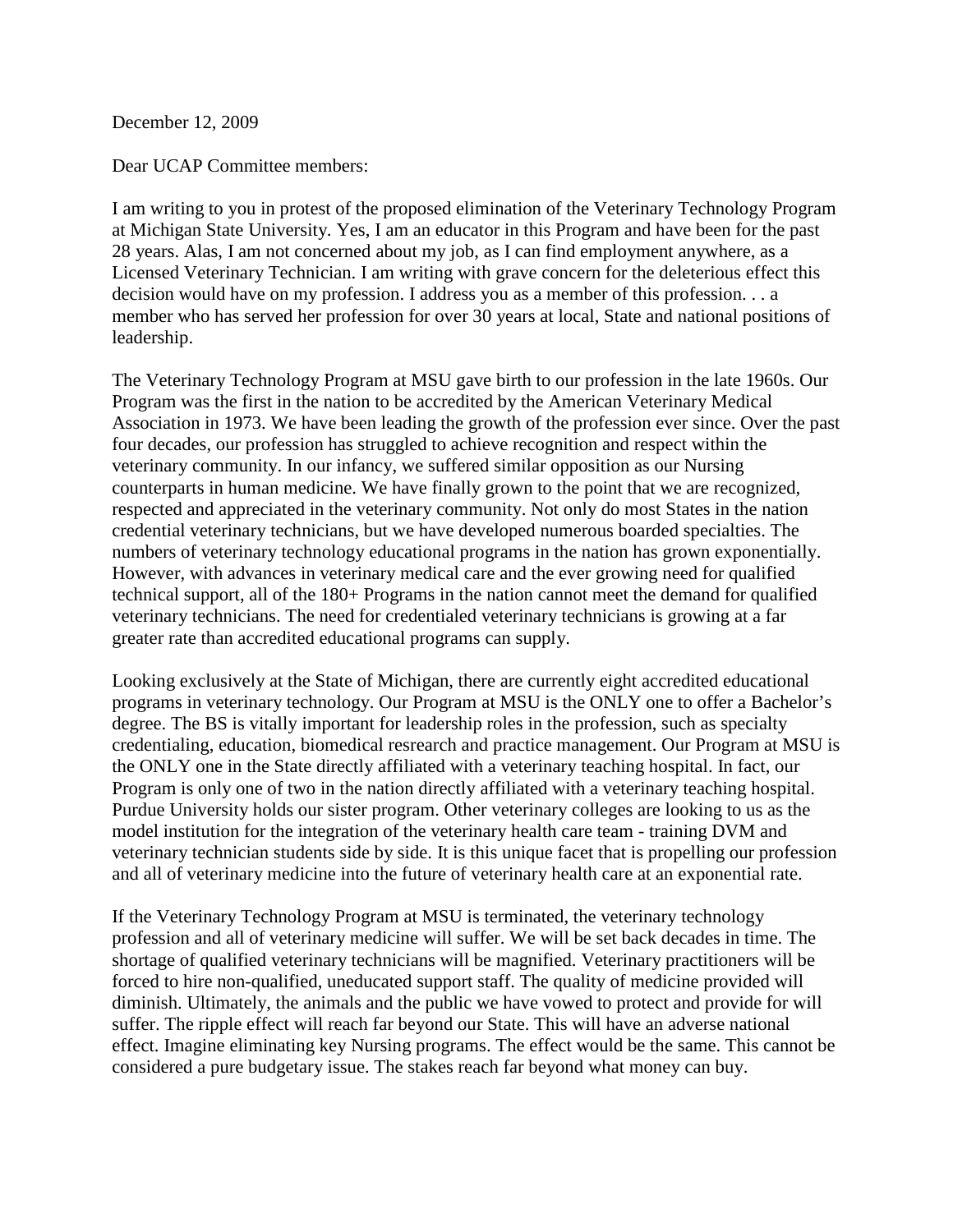The Veterinary Technology Program at Michigan State University has been, is and will continue to be the leader in veterinary technology education. Our graduates consistently achieve 100% passage on the Veterinary Technician National Examination (VTNE). That is an unprecedented achievement. The DVM graduates of the MSU College of Veterinary Medicine cannot make such a claim. I have been in direct contact with many of my colleagues in veterinary technology education in the State and around the nation. All agree that if the Veterinary Technology Program at Michigan State University is eliminated, the entire profession will suffer, if not die. We cannot advocate for such an end. We have worked too hard over the past 40 years to develop this profession to where it is today.

I implore you, look at all of the facts. Consider the grave consequences. Do no permit termination of the Veterinary Technology Program at MSU.

Respectfully,

Dawn E. Christenson, LVT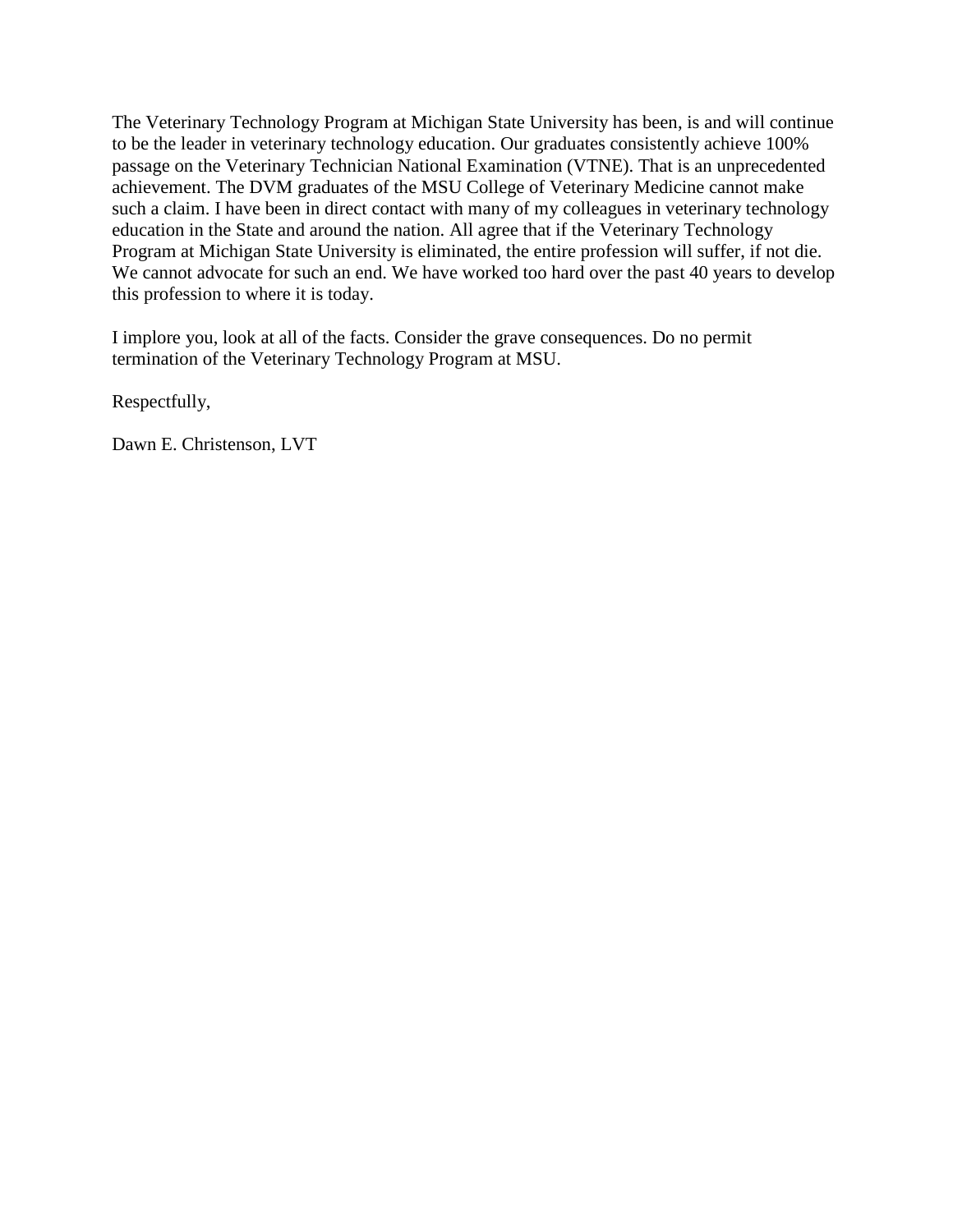

It has come to my attention that the veterinary technician's program at MSU may be disbanded. As a veterinarian and MSU alumnus I hope this will not occur. Though an immediate cost saving measure to the school in the long run it will be more costly to the public and society the school serves.

Currently there is a national shortage of veterinary technicians and closure of the MSU program will only increase the problem. As a result of the absence of a technician tasks they would normally do would have to be done by the veterinarian, a higher paid professional thus increasing client costs. Also the veterinarian would have less time to see patients so animal suffering and human exposure to possible zoonotic diseases might increase. Overall this increases costs and reduces efficiency. I hope the decision will be reconsidered. Jacob Casper DVM MSU Class of 1959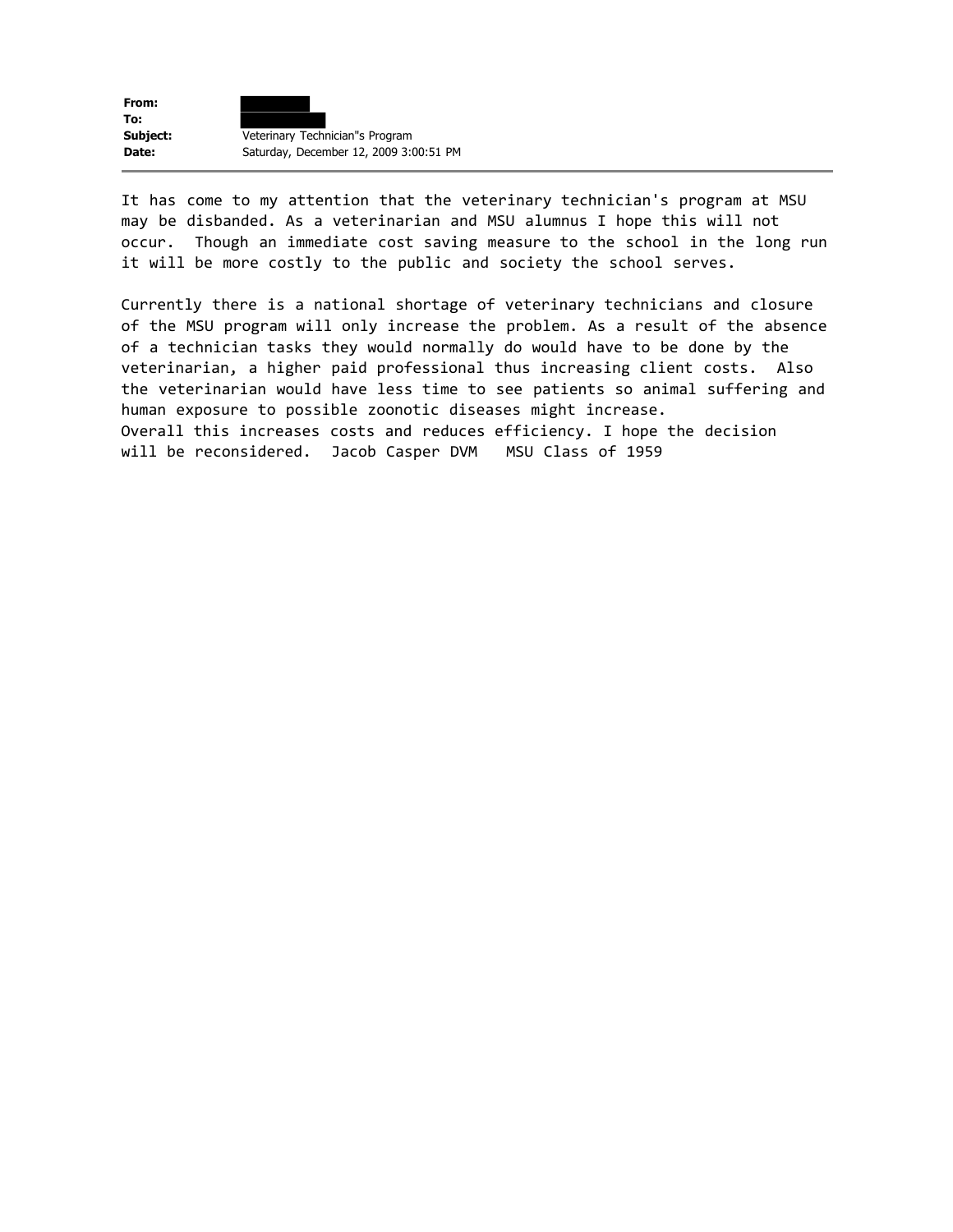| From:    |                                        |
|----------|----------------------------------------|
| To:      |                                        |
| Subject: | vet tech program                       |
| Date:    | Saturday, December 12, 2009 5:27:34 PM |

I want to express my deep concerns over the proposed closure of the veterinary technician/technology program at MSU. This program has long received national recognition as the best in the country and is 1 of only 2 located within a veterinary teaching hospital, where vet tech students receive premier training while providing important assistance to DVM students, faculty and staff. Moreover, vet tech students are 100% employable upon graduation. In this Michigan economy, educational programs that graduate students who can get jobs should be supported and continued, not discontinued. Please instead consider cut backs in programs that graduate students who are not employable so that we can get our economy back on track. We need to support the best that MSU has to offer with regards to training and employability and make reductions in degrees/programs with weaker records of training and employability.

Thank you for your attention.

Cheryl L. Swenson, DVM, PhD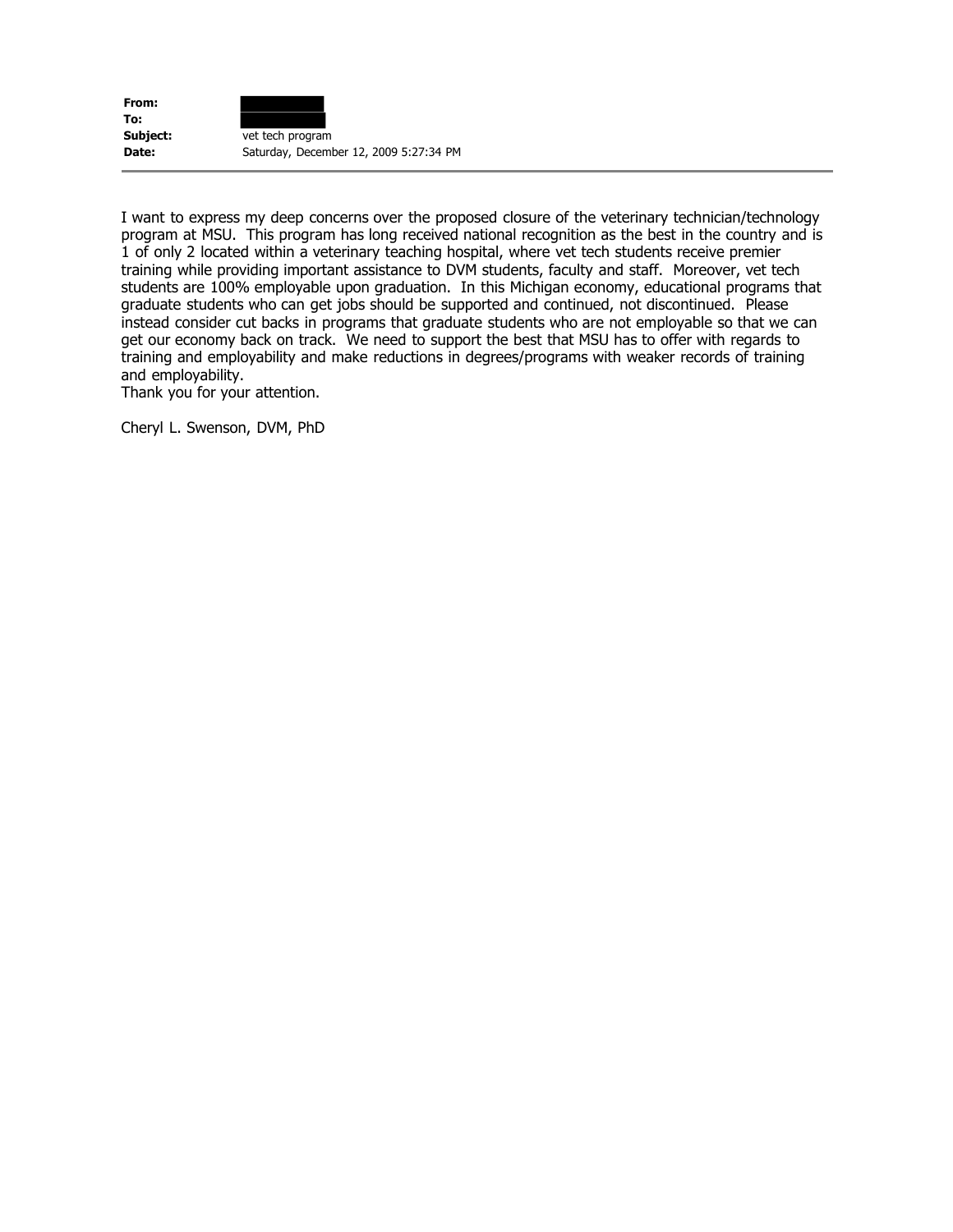## To Whom It May Concern:

When I heard that the Veterinary Technology Program at MSU was suggested to be cut by the Dean of the very college that we belong to, my heart sank. I did not want to believe it, and still can't fathom the idea.

I am a senior vet tech student who is in clinicals right now. When I heard the news, I felt betrayed. Why would the Dean of the College of Veterinary Medicine want to cut our program? Doesn't he know and understand how extraordinary our program it? I also was thinking that if the dean of the very college that program is in does not support the Veterinary Technology career, who will? Veterinary Technologists all over the country have strived for a long time to be respected in the veterinary medicine world. They strive to be well utilized as part of a veterinary team. It is frustrating to see that veterinarians still hire personnel who do not have a veterinary technology degree and who do not have the appropriate knowledge to be a part of the animal health care team. I don't understand why a veterinary would jeopardize their career and reputation by hiring a lay person. I would not choose to bring my animal to a veterinarian who doesn't hire licensed vet techs because they obviously do not believe in supporting others who are in the animal care profession. I also would not let someone who wasn't properly educated in drawing blood, administering vaccines or monitoring my pet under anesthesia work with my pets. I want someone who knows what danger signs are of my pet under anesthesia, or why a certain drug must be administered in the muscle and to know why it is not to go in the blood. I want someone who looks and recognizes problems and who knows how to quickly and appropriately react. If it is decided that the Veterinary Technology Program is to be cut, I believe it sends a message to the public and profession that it is ok to not hire Licensed Veterinary Technicians because if Michigan State University cut their program, and it was one of the best, it is therefore not an important program or career. If it is cut, it will greatly impact the profession in a negative way and all the people who've spent so much time teaching and making the profession successful will feel defeated.

I always loved animals as I was growing up, so naturally I wanted to become a veterinarian. It wasn't until I was in high school that my mom drove me to MSU to attend Vet-A-Visit. Vet-A-Visit is a day when the college opens up the doors to the public and informs them on the teaching hospital, the veterinary profession as well as the veterinary technology profession. The college is on display to help make aware of the many areas of interest someone can become educated in. I remember sitting in the large lecture hall and listening to Helen Mayer speak of the differences between a veterinarian and veterinary technician. I'd never thought of becoming a veterinary technician, but at that lecture, I learned the hands on skills and patient care is done most by a veterinary technician. I changed my focus and strived to become a veterinary technician. I have never regretted that decision. I looked into the Baker program in Muskegon since my parents live there and therefore cost of living would be much cheaper. The program was not comparable to MSU's. The cost was almost equivalent to attend Baker and the clinical experience I'd have to ask local vets on my own to accept me for the time. I was familiar with the few local vets and would not get the large variety of experience that I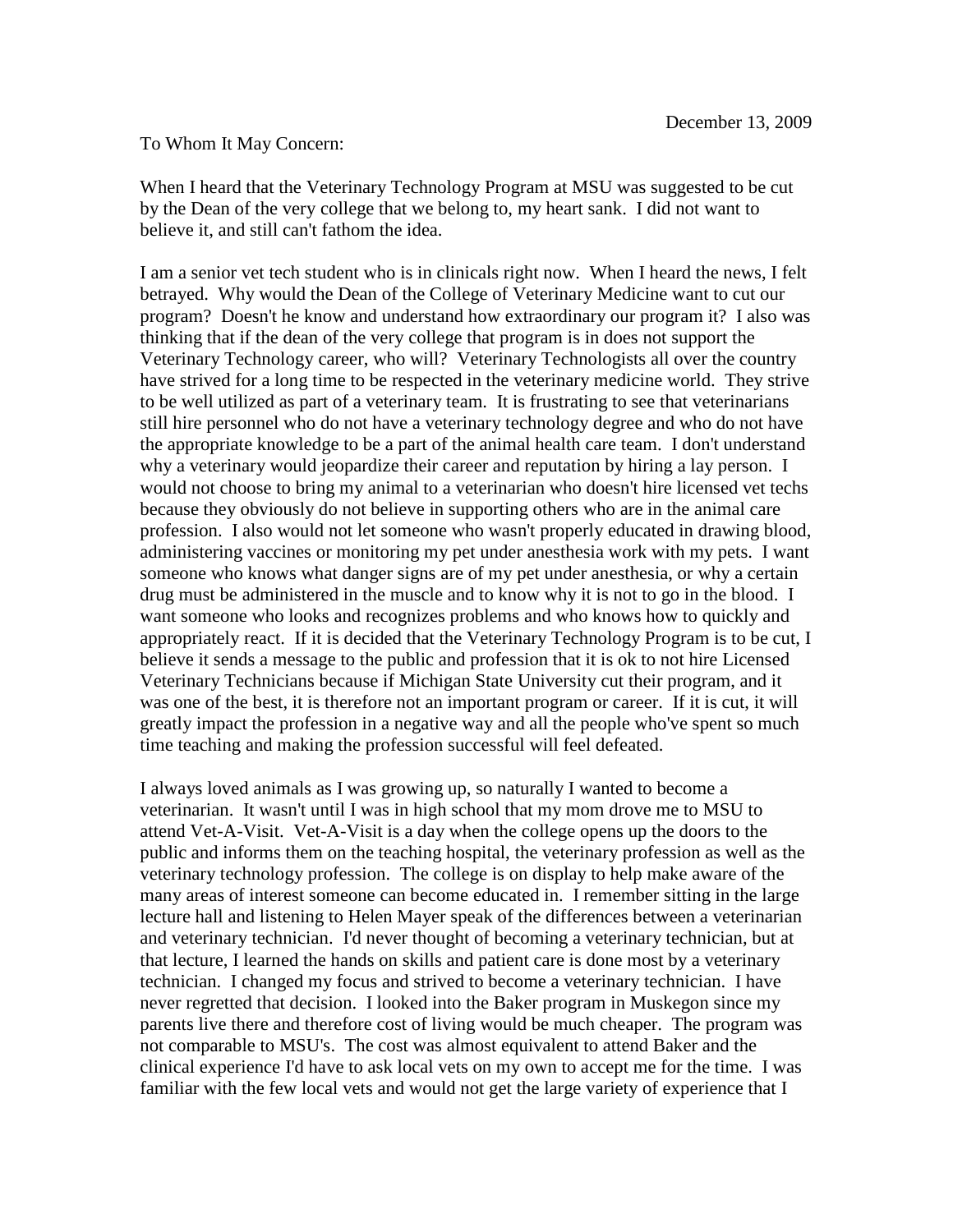would get at MSU. There was really no choice between the two schools. MSU is the best in the state, and the only college that offers a Bachelor Degree in Veterinary Technology, which is what I wanted and needed. There was no comparison; I wanted to go to State. I attended Vet-A-Visit numerous times as I was completing my Associates Degree. This kept me excited and remembering what I was building up for. I was ecstatic when I got my acceptance letter from Dr. Pazak, the Director of the Veterinary Technology Program and am very blessed and thankful I will graduate from MSU's CMV with a Bachelor degree in Veterinary Technology.

Michigan State University was the only college I wanted to get a degree from for Veterinary Technology, I'm blessed I was accepted. If it is not known, MSU is the only college that offers a bachelor degree in Veterinary Technology in the state of Michigan. MSU and Purdue are the only 2 colleges in the United States that offer the Veterinary Technology program along with the Veterinary program in a teaching hospital setting. This is invaluable. The senior students work together and learn to respect each other and work as a team. I believe it shows them how important it is to hire a Licensed, educated Veterinary Technician to assist them when they are out in practice.

By being a part of the MSU's Veterinary Technology Program, I will get to experience things I would have missed out on if I was attending another program. I will spend 6 weeks at the Detroit Zoo, learning how life would be if I was working at a zoo. I will spend 3 weeks learning about alternative medicine such as acupuncture in pets! I will spend 3 weeks at Rood & Riddle, a huge equine hospital in Kentucky. I will spend 3 weeks on a necropsy rotation at our own nationally recognized Diagnostic Center for Population and Animal Health, learning what the body does after it dies and helping determine what killed a specific animal to bring closure and understanding to a farmer or pet owner. Being at MSU allows for more of a variety of options for cases to be seen. At MSU, many referrals are sent here, cases the primary veterinarian can't figure out or does not have the equipment to diagnose. So being a student at MSU allows me to be a part of rare and extensive cases where I would not be given the opportunity to be a part of elsewhere. I can't say enough about the clinical portion of the program. I am thankful to learn from the clinicians who've written the books that we study from.

The classes are exceptional as well. They were very challenging and required more time than I thought I had, but I made it through. There were nights that I did not get much sleep and many events that I sacrificed to succeed in this program. I do not regret any at all. All the stressful times I've gone through will only make me hold my head high when I walk across that stage in May!

I've met with Dean Brown twice since I was made aware of the proposal to cut the program to discuss this issue further. He does not deny the integrity of the program yet he still blames money for the reason this elite program is proposed to be cut. I have a hard time believing it is just money related. I believe if a program that has 100% pass rate on Boards and is well known nationally for producing quality, educated students, that there has to be a way to save the program. MSU's Veterinary Technology program has been established since 1969 and accredited since 1973. How could it have survived for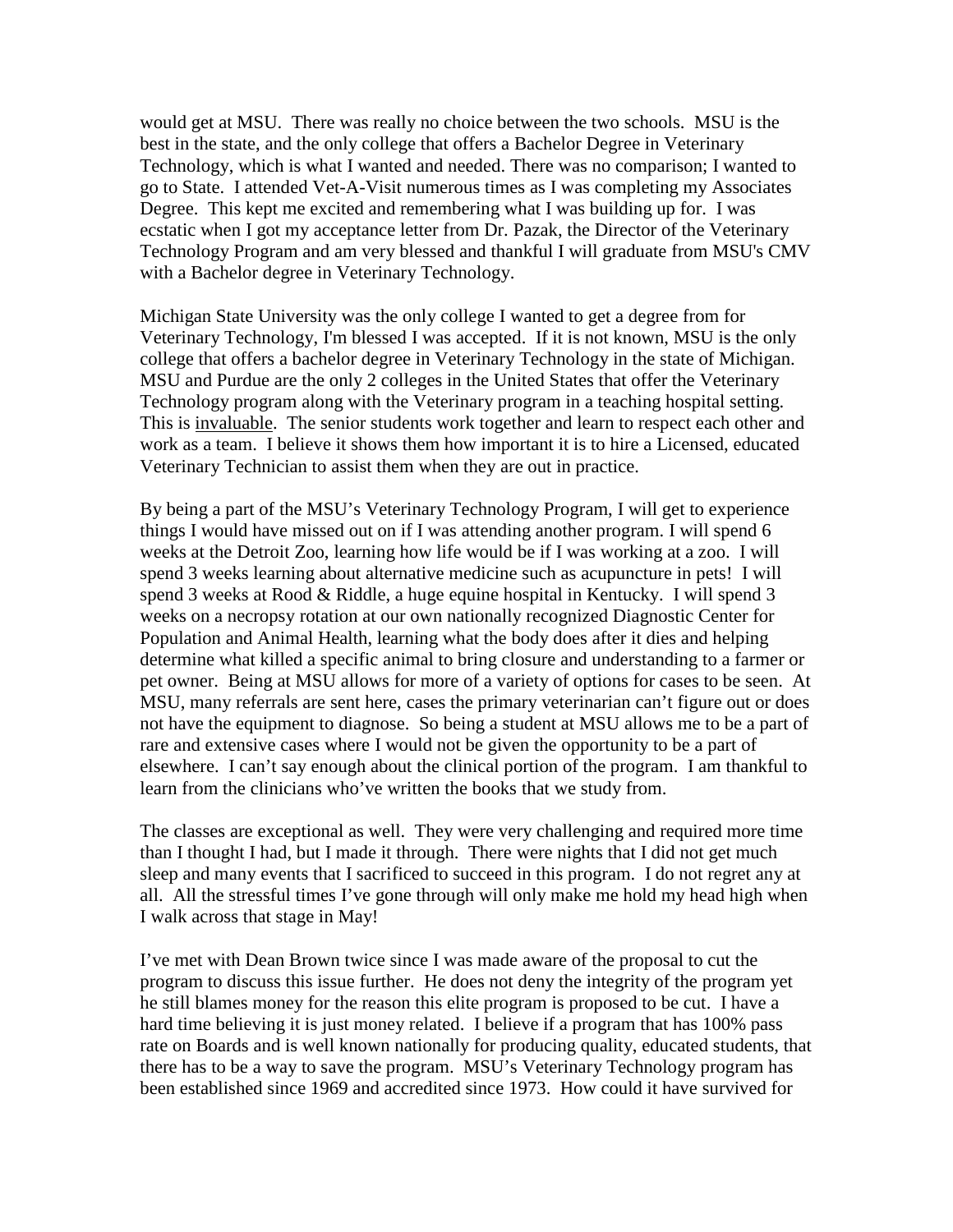so many years now suddenly is struggling? Is it that the influential personnel higher up believed in the program more? To show our support for the program, there were about 40 students that attended the meeting with the Board of Trustees in the beginning of November along with numerous clinicians and Licensed Veterinary Technicians from the teaching hospital. Another classmate and I gathered over 200 signatures from the hospital and from others who support keeping the program. I've spoke to veterinarians whom I've worked for and advised them about the situation as well as others in the hospital who've declared to only hire LVT's from MSU because of the distinction in education from MSU Vet Techs. Through networking, I've communicated to hundreds of people and let them know of the situation we are struggling with right now. The program has a lot of support in our own college as well as people in the profession outside of the college and the state. Many people have been and will be praying for the correct decision to be made as well as the numerous people who are involved in deciding the fate of the Veterinary Technology program and the future of the Veterinary Technology profession.

Thank you for your time,

Karla Seaver SVTA member 2007-2010 (Treasurer 08-09) Zoo & Wildlife Club 2008-2010 MSU Veterinary Technician graduate 2010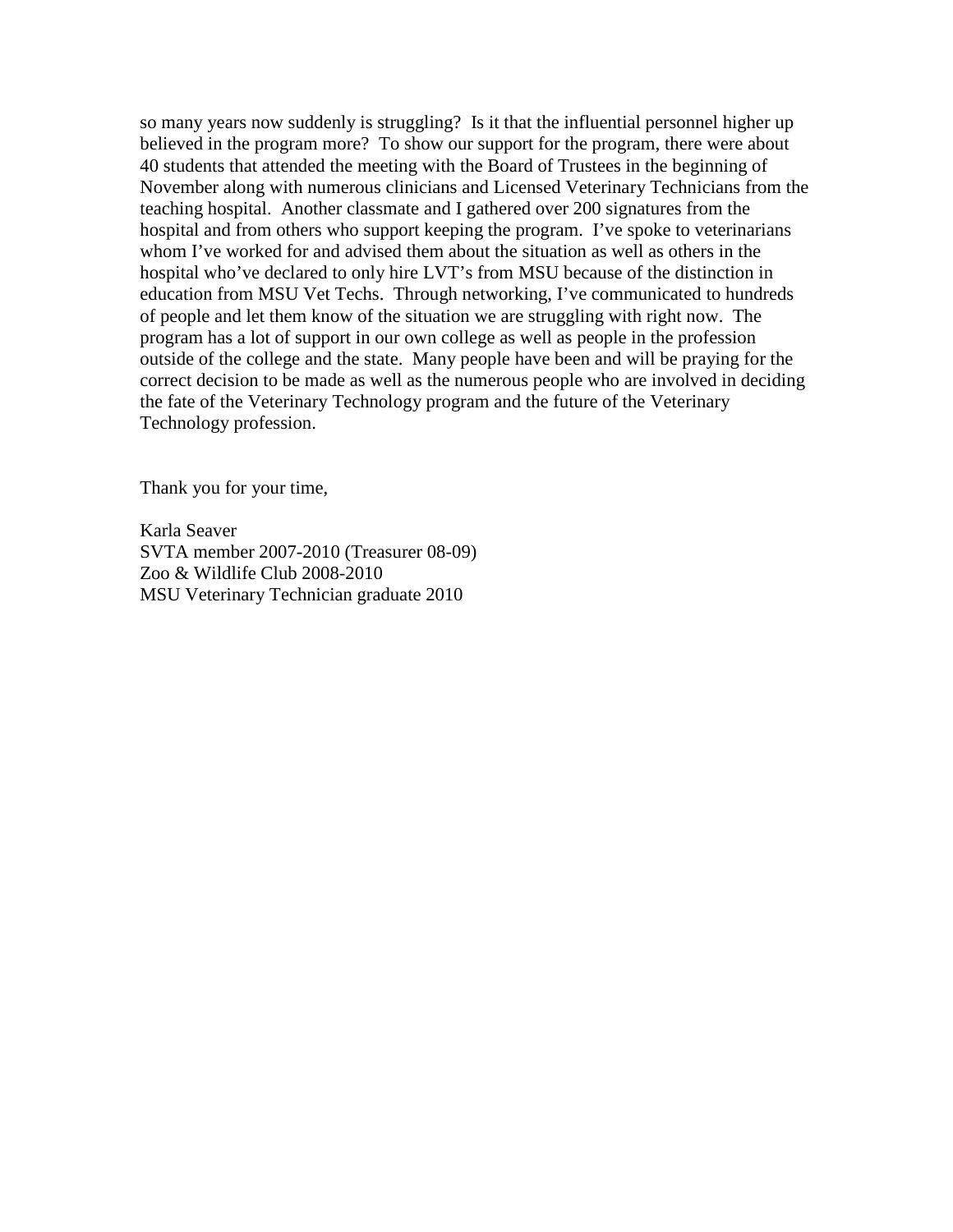To The University Committee on Academic Programs:

Hello, my name is Monica Mezger, I am currently a sophomore here at MSU and applying for the Fall 2010 Veterinary Technology Class. I am writing you this letter to inform you on the reasons I decided to come to MSU for my Veterinary Technology Education and how I would be affected if the Veterinary Technology Program were to be cut. When applying to universities my senior year in High School, I applied to two schools specifically for their Veterinary Technology Program: University of Purdue and Michigan State University. I had gotten accepted into Purdue and was scheduled for an interview for their vet tech program. However, shortly after having an interview scheduled, I had received my letter from MSU in the mail stating that I was accepted. With no second guessing, I immediately cancelled my interview at Purdue and confirmed my acceptance into MSU.

MSU has been where I've always wanted to go for my Veterinary Technology education. The program here is nationally recognized and is one of the top programs in Michigan for Veterinary Technology. I want to learn from people who are leaders in their fields because it will not only push me to strive in performing to my best ability but allow me to gain knowledge that I would not from any other schools. The College of Veterinary Medicine is comprised of many different departments, service units, and research centers. The variety of experience and knowledge that I could gain from the college is, in my opinion, above any other and I do not want to settle for anything less. I want to be the best in my major and be recognized for the university that I attended. I chose Michigan State University in order to achieve this.

If the Veterinary Technology Program was indeed cut from MSU my future will significantly be altered and potentially put on hold. Thankfully, I am able to apply for the last available class, Fall 2010. However, I only have one chance to be accepted unlike every other program here at state where you can apply again in the following years if you were to be declined your first try. If I am not accepted for the Fall 2010 class, I will potentially have to transfer to another school. The years I had spent creating and forming my life here at MSU would be gone in an instant. I would have to go to another school, make sure I was on track to apply to their program (if not I would have to catch up on classes and ultimately be behind), and create a new life for myself when it wasn't even my choice. If I decided to continue at MSU, I would have to re-evaluate my career choice that I have spent years narrowing down and trying to prepare for. Then, if I decide on a different major I will be very behind on all the pre-requisites and have to constantly play catch-up. Again, changing majors would not be a decision I want to make, it will be a decision I am forced to make because the major I have so desperately wanted will be taken away from me.

I ask all of you to please think carefully about what decision you make. You are altering people's future and life for them. How can you take away somebody's hope, dreams and education? What if your major was going to be taken away from you?

Sincerely, Monica Mezger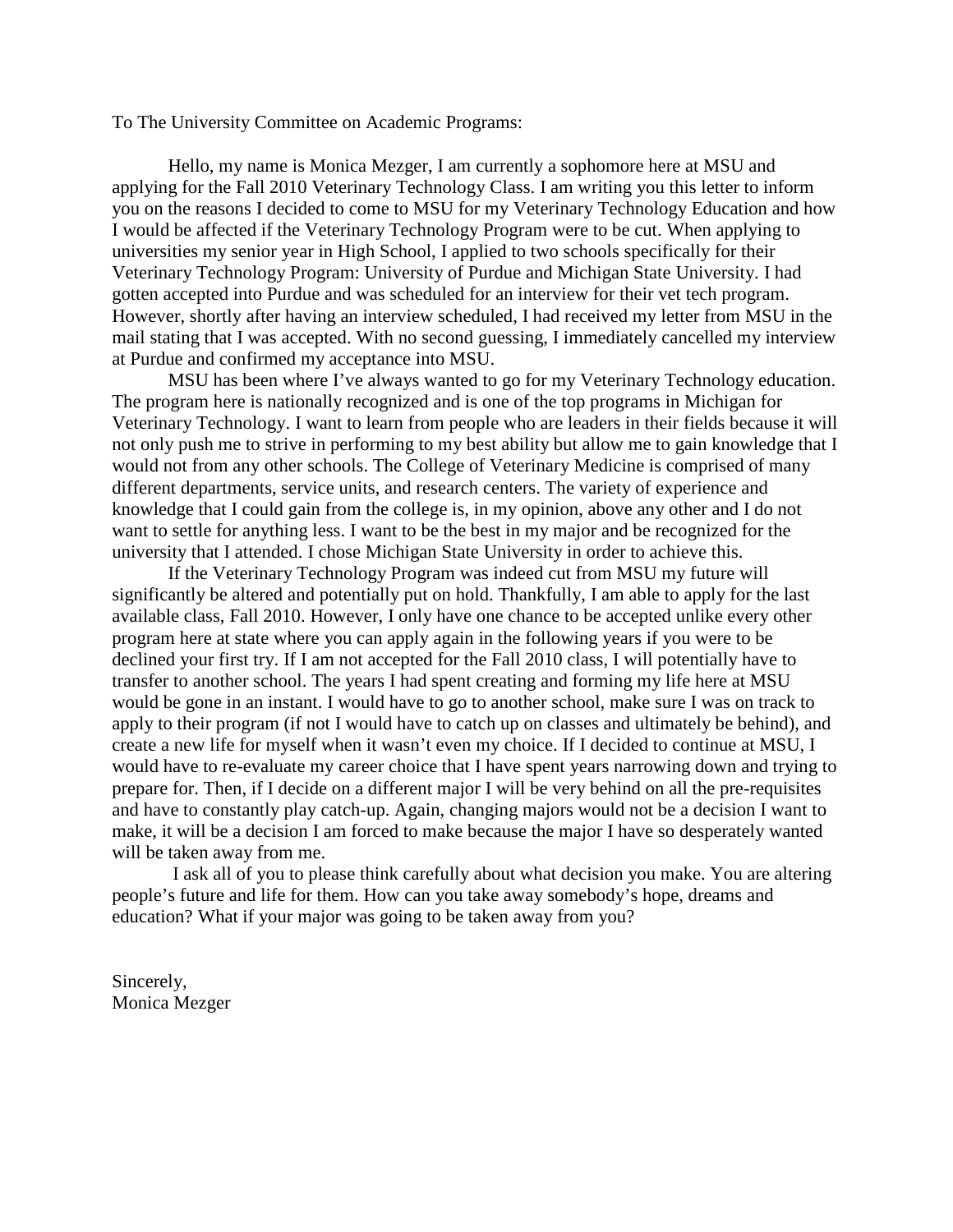| From:    |                                       |
|----------|---------------------------------------|
| To:      |                                       |
| Subject: | <b>UCAP Vet Tech Meeting</b>          |
| Date:    | Sunday, December 13, 2009 11:43:10 PM |

 This email is in response to the news that the Veterinary Technology program at Michigan State is being considered to be cut from the programs available at Michigan State University.

 I really hope you all decide that this program is worth having, not just in a financial way, but that it is very important to the students who aspire to be a part of animal care.

 Michigan State inspires great respect among those who care for and/or own animals, and it is for this reason that when I decided to be a vet tech, I knew I wanted to earn my degree at Michigan State. MSU has the best reputation for teaching their students how to care for animals.

 If this program ceased to be offered at Michigan State, I do not know where I would pursue this degree. It would be nothing short of a tragedy if this program were cut and I beg you to consider the consequences it would have on current students, future students, the reputation of MSU, and animals around the world.

Thank you for your time,

Megan Kobe (current MSU student)

Hotmail: Powerful Free email with security by Microsoft. Get it [now.](http://clk.atdmt.com/GBL/go/171222986/direct/01/)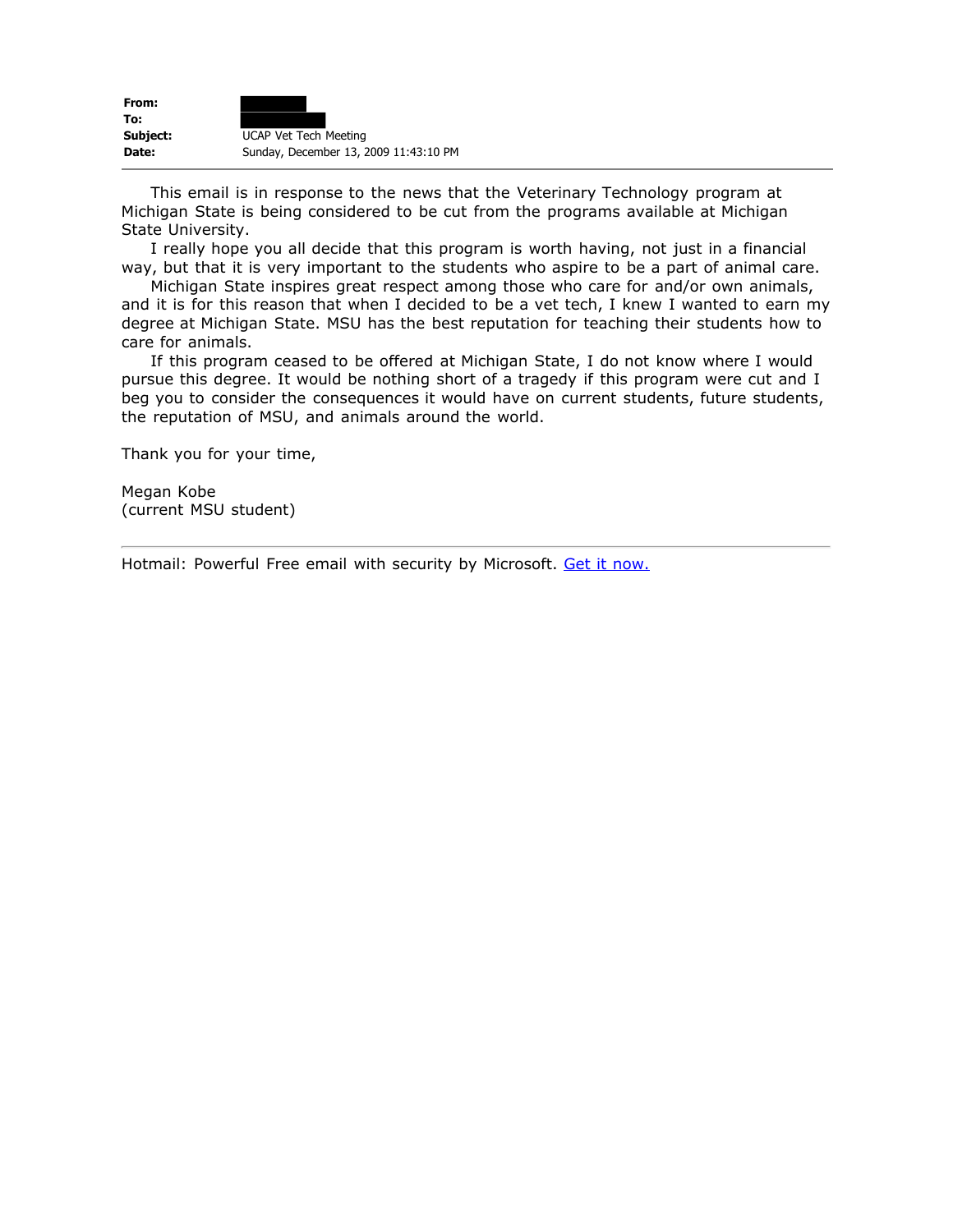Dear Ms. Walther,

I am writing in support of keeping the veterinary technology program at Michigan State. Veterinary technology is a profession experiencing extreme job growth and demand and MSU has one of the highest caliber veterinary technology programs in the country, as well as offering the only 3-year degree of its kind (most other veterinary technicians have only a two year program and are not licensed as veterinary technologists). As a student who will be attending MSU's College of Veterinary Medicine to pursue a DVM degree next fall, I urge you to support the veterinary profession. Veterinary technologists are the nurses, lab technicians, surgery aides, and primary caregivers for our animals. To remove the vet tech program at MSU would cause a severe reduction in the number of highly trained, competent vet techs which would greatly decrease both animal and human health.

Kaitlin Lonc -- Michigan State University Senior-Zoology MSU CVM Class of 2014 [lonckait@msu.edu](mailto:lonckait@msu.edu)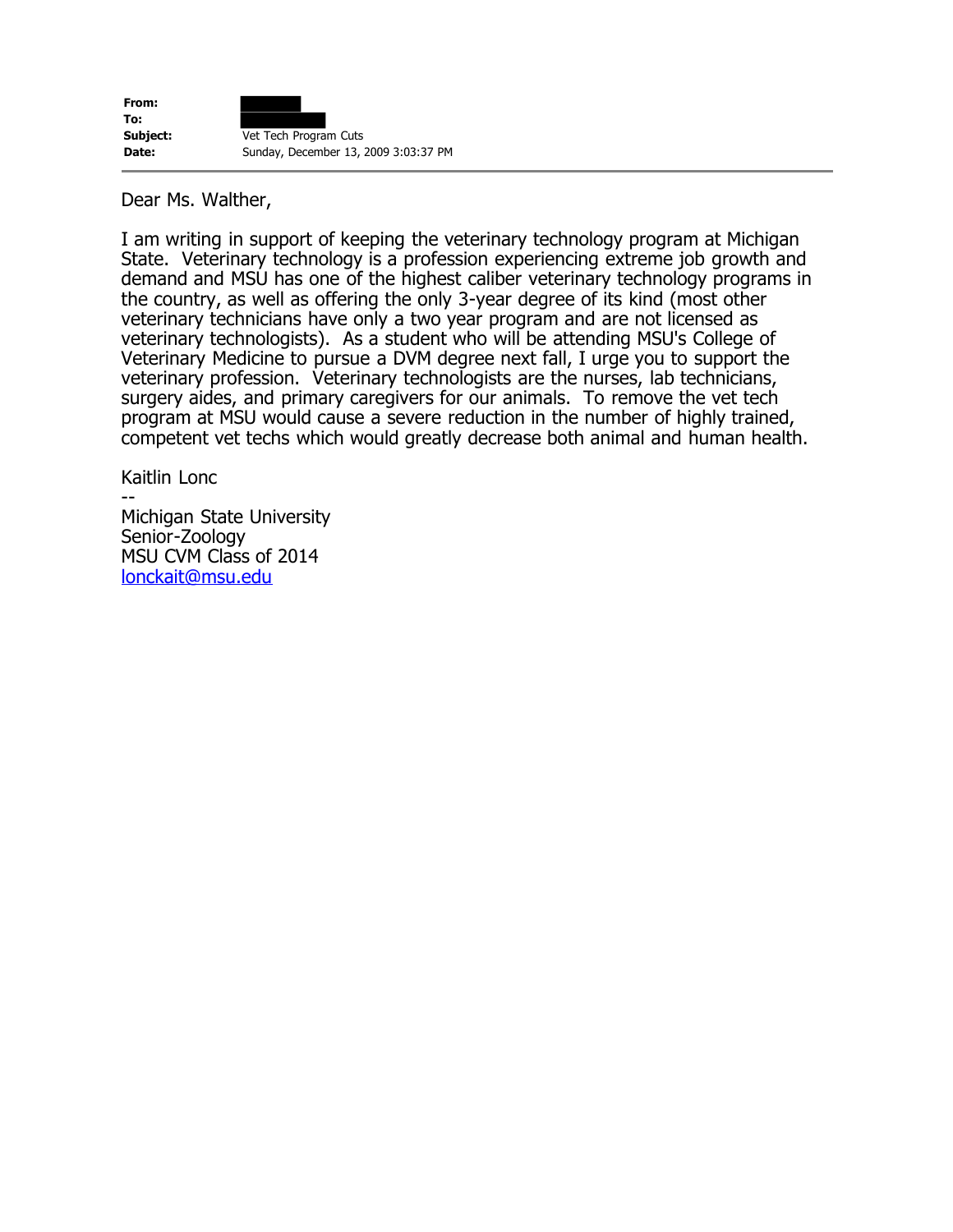To whom it may concern:

I am writing in response to the proposal of eliminating the Veterinary Technology program at MSU. It was stated by Dean Brown in a town hall meeting with the CVM faculty, staff and students that it is a difficult decision and he felt there was no other option. Dean Brown stated that there were only three arms of the CVM; research, doctoral veterinary program and the veterinary tech program, and there was little room for reduction in research and veterinary doctoral program.

I find it appalling that an administrator can make these drastic decisions without input from the affected program director: Dr Helene Pazak, CVM faculty and Veterinary Technology staff. This whole process was very devious, shady, and very unopened, frankly quite back alley like.

This is a nationally recognized program, and the only bachelor program associated with a veterinary school in the state of Michigan, and which is the one of the oldest program in the nation. Other vet tech programs across the nation have used our program as their model. The program has the highest graduation rate (100%), the highest license test scores nationally and all the students are employed by the time they graduate. Not many programs at MSU are that successful.

This program is the nursing profession of veterinary medicine, working closely with veterinarians in food safety, animal/medical research, companion animal medicine. Students come to this CVM-MSU program because of afore mentioned, and maybe possibly of the integrity and commitment of MSU as a land grant institution.

This program is the ideal, for a land grant university: The Morrell Acts -

"The mission of these institutions as set forth in the 1862 Act is to focus on the teaching of agriculture, science and engineering as a response to the industrial revolution and changing social class rather than higher education's historic core of classical studies."

These students are well prepared for the areas of study in agriculture (production med), science (medical research/research lab assist.), and engineering (bio/mechanical labs). This is exactly the type of program the Morrill Act was intended to produce.

My hope is that the programs success and achievements will be given thoughtful consideration, more than just numbers and percentage of savings on a spreadsheet. That Dean Brown would actually have an open discussion to include, Dr. Pazak, on budget reductions and that the program will be saved.

It is tough to promote the integrity of MSU when the university is aggressively terminating degrees for the dollars of research and global outreach. A potential incoming student might have to wonder, will my degree be next in a year or two, and do I take the risk?

Judy McNeil , LVT Veterinary Teaching Hosp. Tech I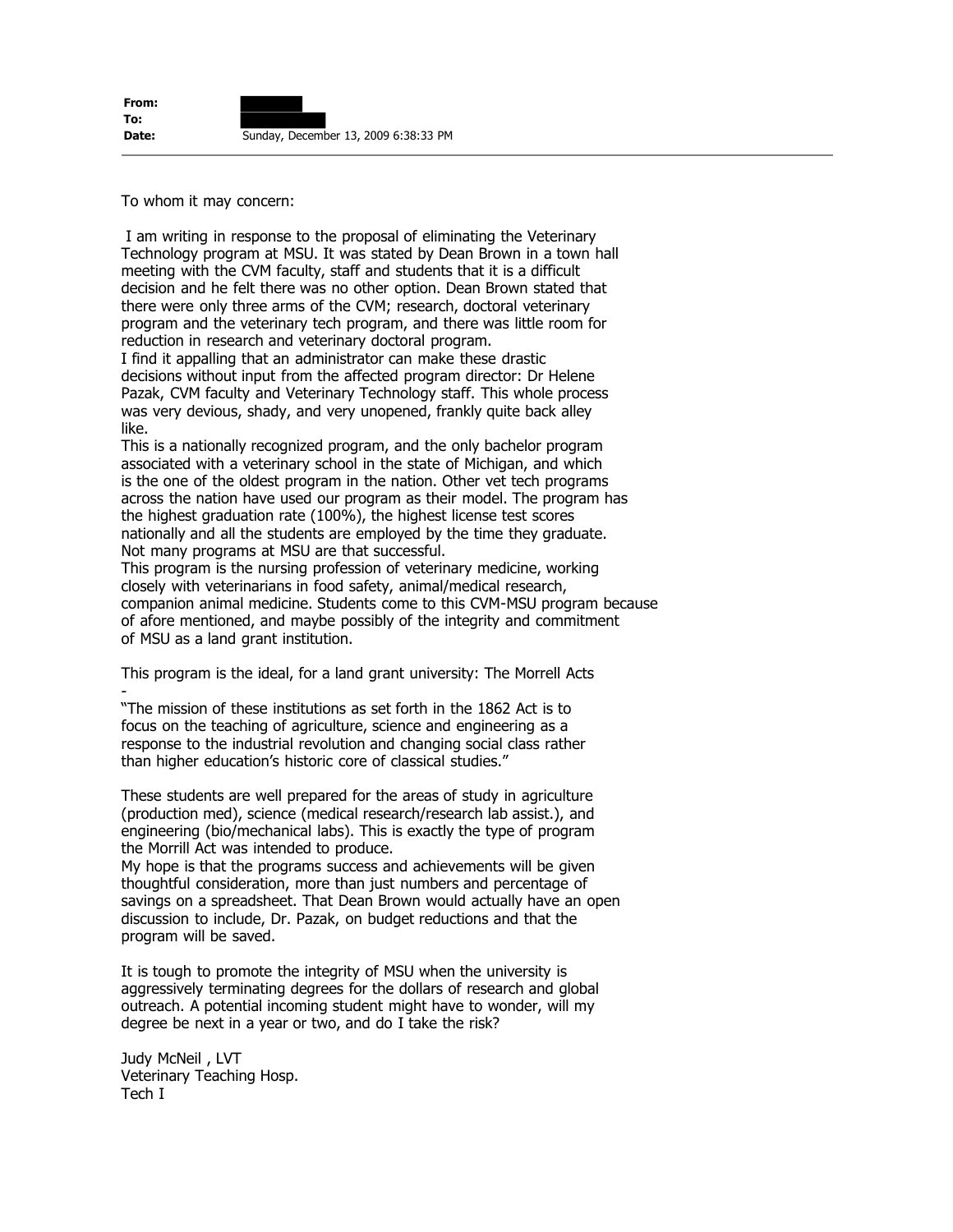Judy McNeil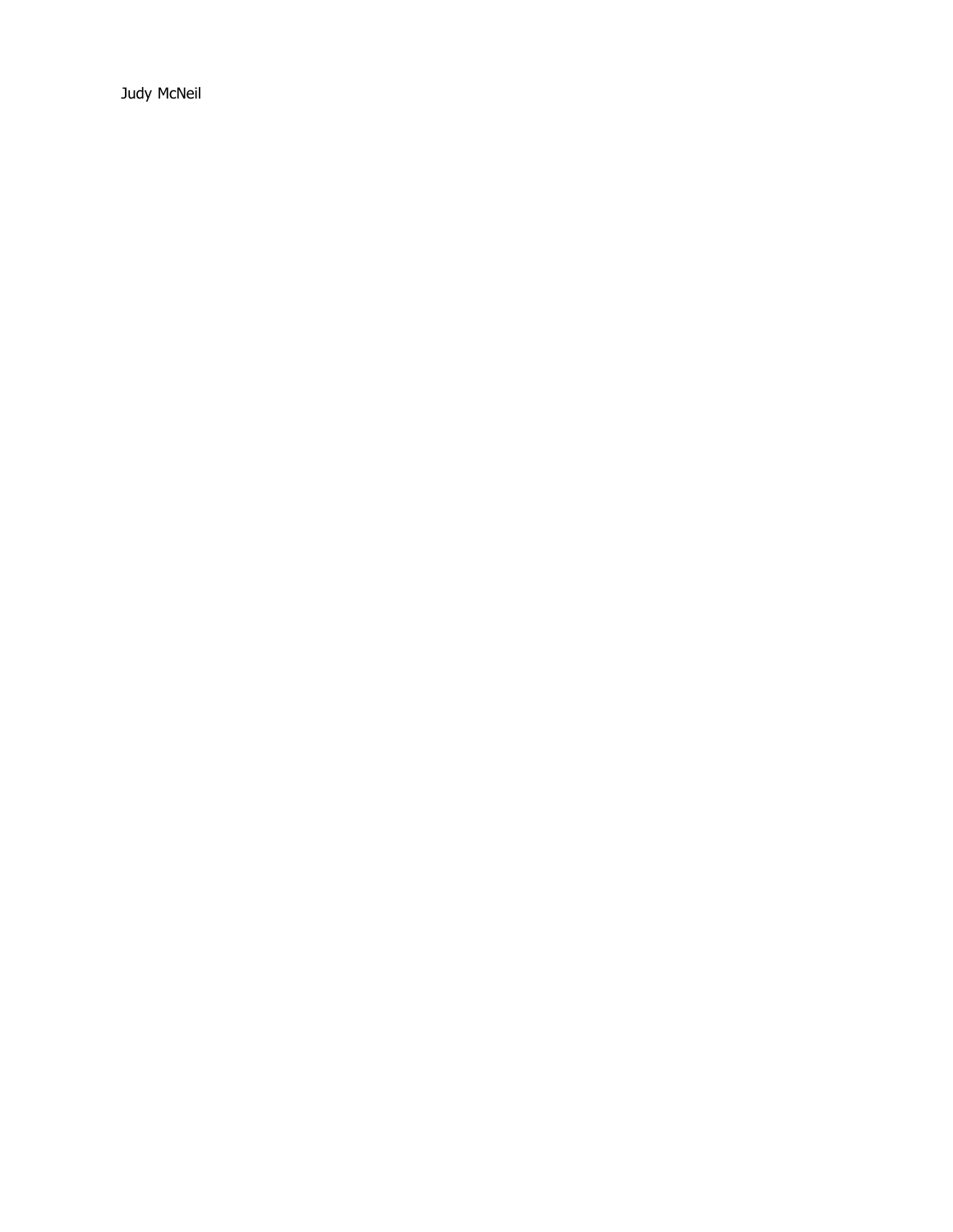Dear Sandra Walther,

This letter is to be provided to UCAP for their December 17th meeting.

I am deeply saddened by the proposed cut of MSU's Veterinary Technology program. As a graduate of the DVM program in 2004, I know the experiences I had working with the veterinary technician students were invaluable to my education. I now teach veterinary medicine at the GASC Technology Center in Flint, MI and often direct prospective students to MSU's excellent veterinary technology program.

If the program is cut, not only will we all miss one of the highest quality programs in the USA, but the veterinary medical students will also miss out on an invaluable part of their education and training. Please reconsider this cut. The veterinary technician program at MSU is simply something which cannot be replaced or duplicated elsewhere.

Sincerely,

Jill Klumpp, DVM CVM class of 2004

8353 Carole Lane Fenton, MI 48430

(810) 760-1444, ext. 225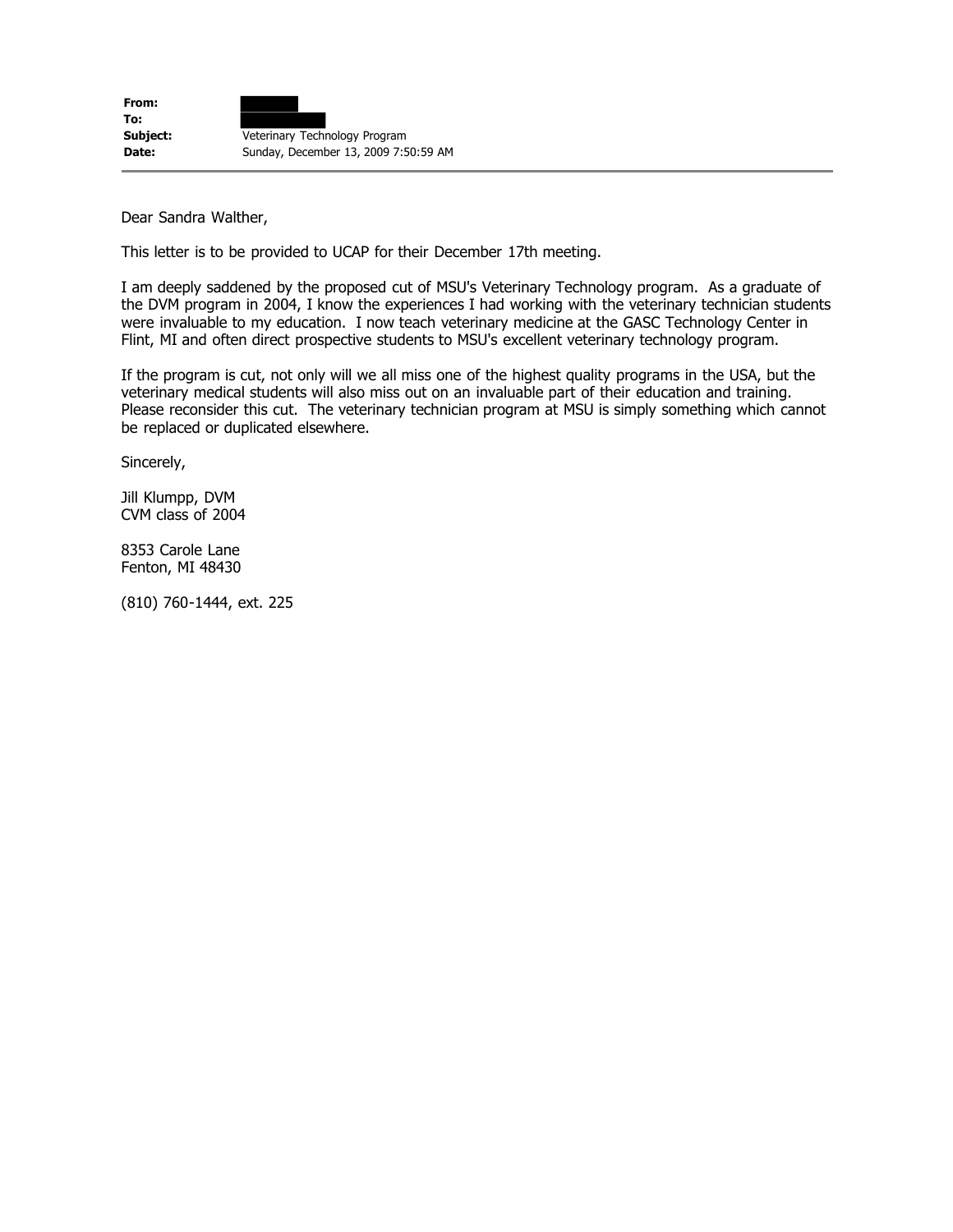| From:    |                                      |
|----------|--------------------------------------|
| To:      |                                      |
| Subject: | Veterinary Technology Program        |
| Date:    | Monday, December 14, 2009 1:33:44 PM |

This letter is to be provided to the University Committee on Academic Programs (UCAP) for their December 17, 2009 meeting.

I am against the decision to close the College of Veterinary Medicine's, Veterinary Technology program

Michigan State's Veterinary Technology Program (a nationally recognized Veterinary Program) is the best program that offers students hands on experience. The technician students that graduate from this program are not only more prepared academically but the level of skills they learn here, enables them to be much more effective in the work environment.

I entered the MSU Veterinary Technology Program in 1981. I chose this particular school because it offered a far superior education in Michigan and throughout the US. This program allows students to train alongside both Licensed Veterinarians and Veterinary Technicians in a clinical setting. The advantage is that students graduate with all the necessary skills to become excellent technicians. Veterinarians specifically search for Veterinary Technology graduates because they know how good the program is, here at Michigan State. Graduates of the DVM program know what Veterinary technology graduates can do and how they can be an asset to the overall patient care.

I have been a technician for over 26 years. Over the years our clinic has hired non-MSU veterinary technology graduates. Most of them are dismissed because they lack the necessary skills and knowledge to work in the veterinary clinic. This costs the university money. It takes time and money to train these individuals and most of them don't work here past their 6 month probationary period.

Due to recent cutbacks, I have lost a full time person in my area of the hospital. I am now doing the work of two people. My job requires a lot of pushing, pulling and lifting. I rely on Veterinary Technology students to help get patients ready for medical and surgical procedures. Our veterinary technology students are able to help both the veterinary staff and veterinary students, treat patients and provide a level of care that only Michigan State can provide.

By closing the Veterinary Technology program, the University would severely hurt our workforce and the overall efficiency of this hospital . Closing of this program would affect other practices that count on being able to hire new graduates from this program and the continuing education that the college provides to licensed veterinary technicians. This is a well known and respected program that has set the standard of what a Veterinary Technician is to the veterinary profession.

Sincerely,

Pam Bunce, LVT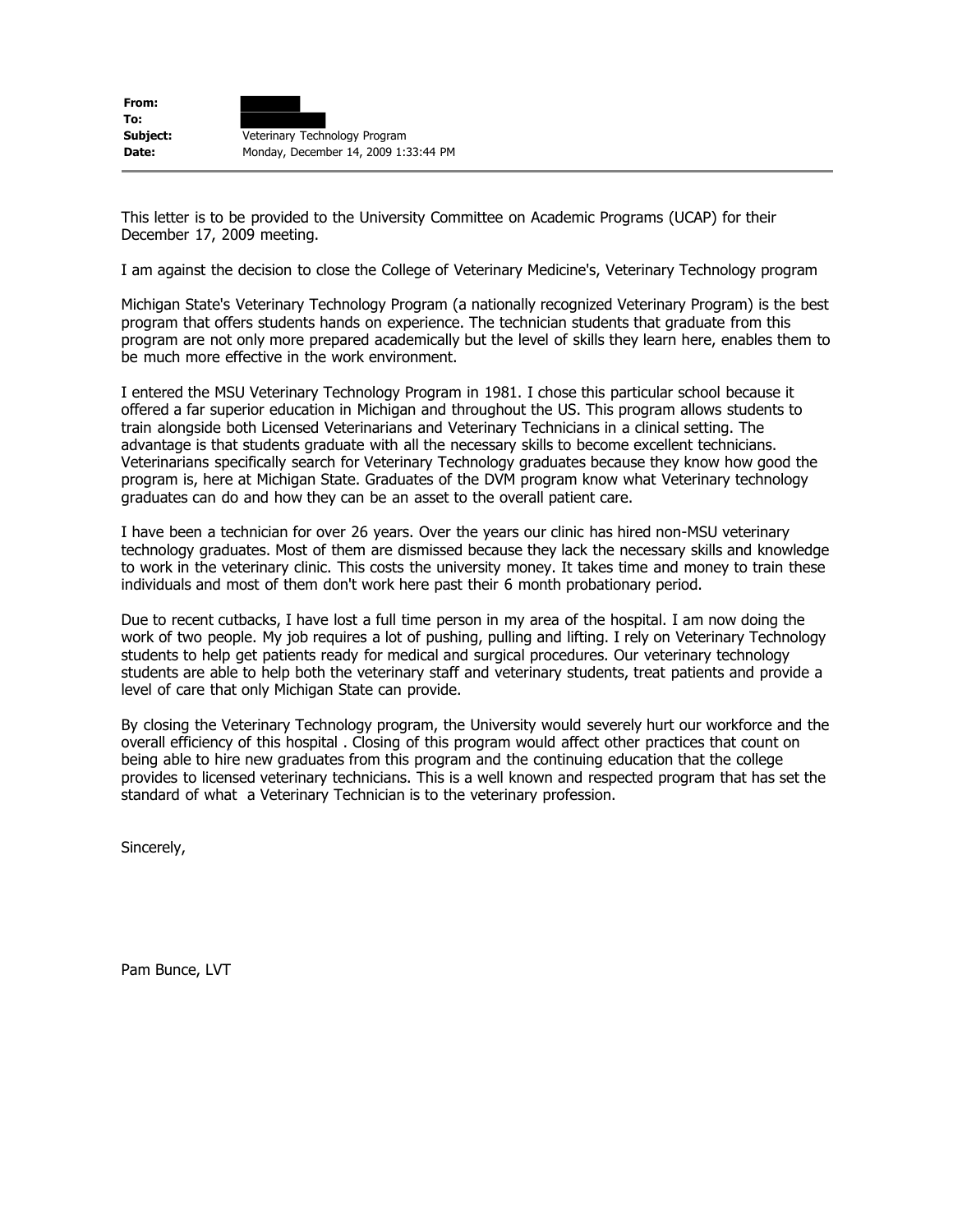

**35 Clay Point Road COLCHESTER VT 05446 802-893-8333 Fax 802-893-8338 [vvsc@vtvetsurgery.com](mailto:vvsc@vtvetsurgery.com) www.vtvetsurgery.com**

December 13, 2009

Dear Committee Members

This e mail is written to voice my strong, unequivocal support for the continuation of the veterinary technician program at Michigan State University. I was recently made aware that this program is slated for termination. If I may be so blunt, doing so would be a grievous mistake. As a 1975 graduate of the College of Veterinary Medicine at Michigan State University I had the opportunity to work side by side with veterinary technician students in the teaching hospital. During my early career in private practice and later as a surgical resident at Cornell and a faculty member at both Oklahoma State University and the University of Wisconsin, I found it interesting that veterinarians often had difficulty affording the technician their rightful place in the veterinary setting. Whether it was a blow to their egos or simply a lack of trust in the skills of the veterinary technician wasn't important. What was important was that these veterinarians lacked the knowledge of what value these trained technicians brought to the profession. On the other hand, those of us who had had the opportunity to work side by side with technicians, beginning as students, saw it simply as the way things were done. We were able to utilize the talents of the technicians to complement ours, ultimately providing the best possible care to our patients. And to ask the obvious – is it not our obligation as clinicians to provide the best care we possibly can?

Having been in the private sector again for 20 years I am not totally up to speed on the status of technician programs. Yet, I believe I am correct in saying that Michigan State offers one of the few programs where technicians and veterinary students work together in a veterinary teaching hospital. This alone gives the MSU technician student a huge advantage over students in those programs that do not offer this opportunity. I believe the track record of the veterinary technician program is well known and greatly respected throughout the country. I have been able to see firsthand the talents and abilities of graduates of the MSU program. One of them is my wife, Rebecca, who subsequently helped establish a veterinary technician program in Massachusetts, supervised the intensive care facility at Oklahoma State University and later supervised all employed veterinary technicians at the University of Wisconsin. When I returned to private practice, Rebecca was my first and only employee until I was able to hire more technical staff. Suffice it to say she did it all. My point in saying all this is that I do not believe Rebecca is unusual or extraordinary. She is one of several graduates of the MSU program that have gone on to provide valuable expertise to their veterinary employers. I ask you to seriously reconsider the recommendation to discontinue the MSU veterinary technician program and consider the serious, deleterious ramifications of losing the MSU program. Terminating the MSU veterinary technician program will deprive the veterinary community of a very valuable asset, one we can ill afford to lose. I respectfully ask each of you to think carefully and wisely before casting your vote.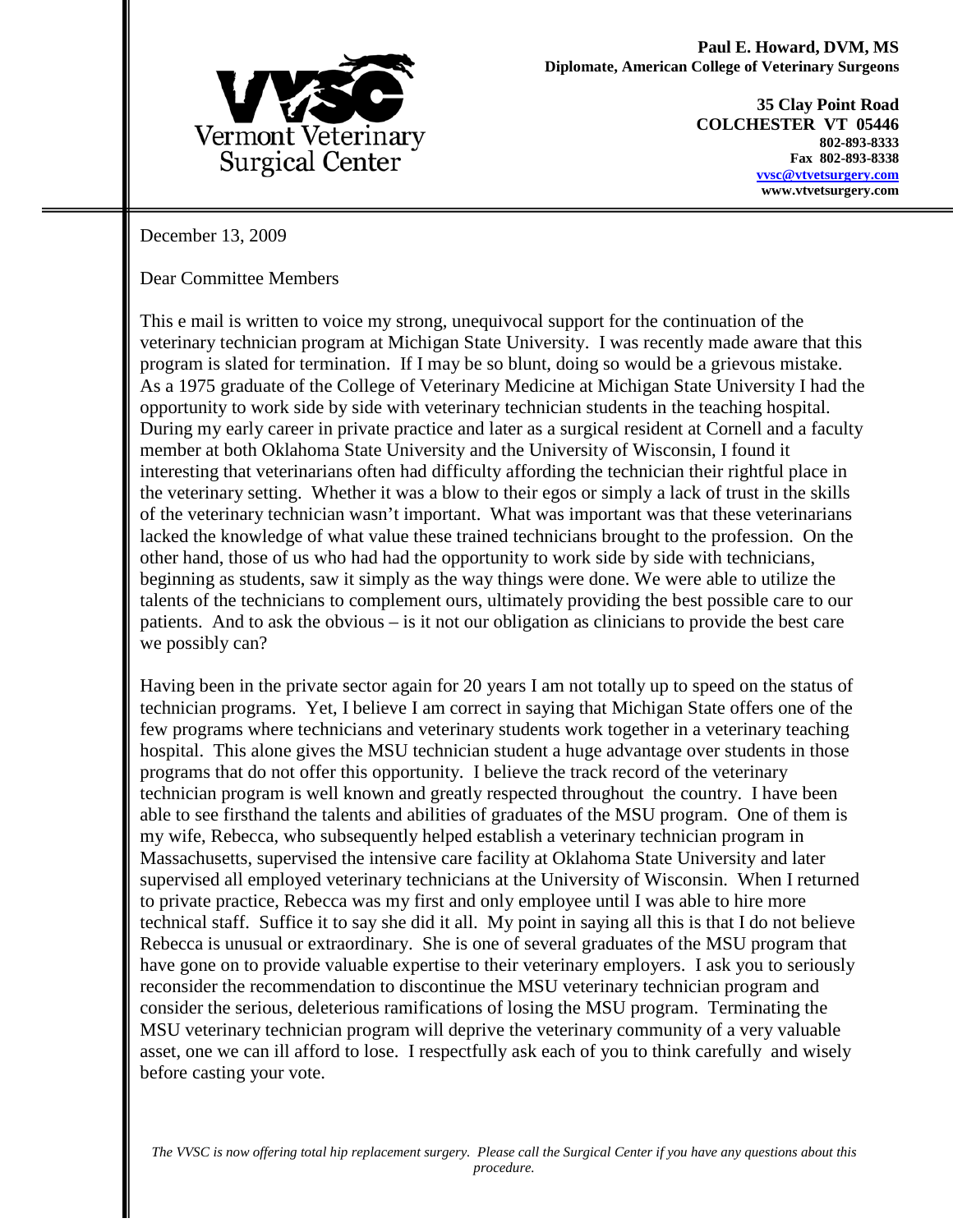Thank you in advance for your consideration in this matter.

Sincerely,

Paul E. Howard, DVM, MS MSU Class of 1975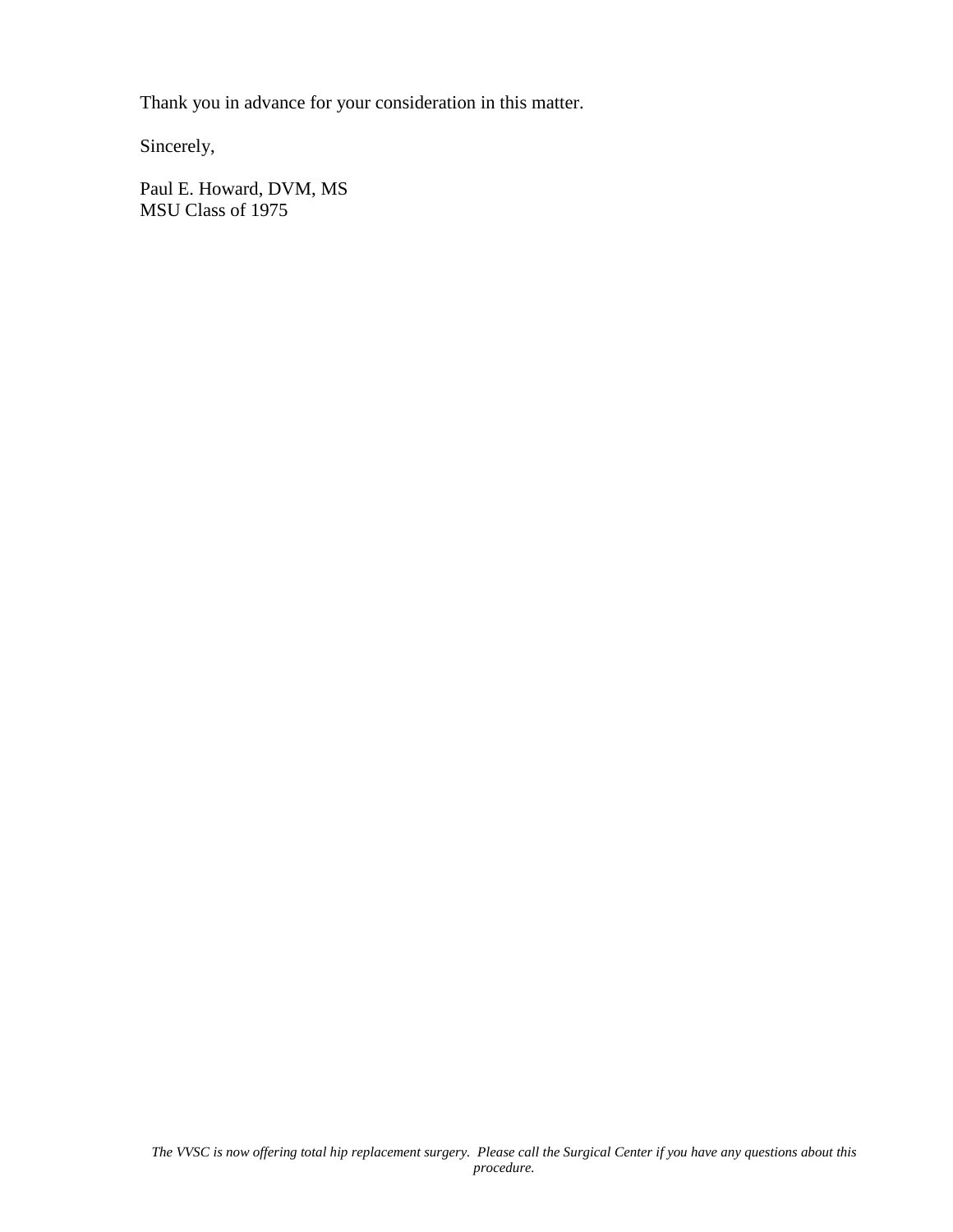Megan Demske 243 Abbot Hall **IICAP** 

Ladies and Gentlemen,

My name is Megan Demske and I have recently transferred into the Veterinary Technology Program. Recently I became aware the Veterinary Technology program may be eliminated from MSU offerings. I do not think I will ever forget the day I read about the potential cuts MSU is considering. A friend pointed out the article in the State Newspaper and I immediately experienced panic to a degree of near hysteria. Everything I have worked for was evaporating!

My attendance at MSU is a direct result of this career study being offered. It is common knowledge that MSU has one of the finest veterinary programs available anywhere. I cannot understand why elimination of the Veterinary Technology program would even be a consideration. I have always had an affinity for nature and I marvel at the diversity of both wild and domestic animals. Of particular interest is animal adaptation to human environments. I am currently on course to apply for inclusion in the Veterinary Technology program next fall, thus you might understand my angst with your agenda.

Before entering high school my eighth grade writing teacher proposed that we make a list of the things we want to accomplish, whether it was where we wanted to go for college, to graduate, or what our dream job would be. After graduation we all received our letters and in my letter it said that my dream job would be to work with animals and to go to the best school for it, Michigan State University. Before receiving the letter, the college I was already enrolled at was Grand Valley State University. I had my classes all lined up and my deposit and scholarships were all sent in. Once I saw this letter I knew that MSU was where I truly wanted to go, so I followed my eighth grade goals and came to MSU. Once I entered MSU I knew I did not go wrong in my decision. This was the place I wanted to be!

My freshmen year here I was the typical freshmen, not knowing what major it is I wanted to pursue. In spite of this I tried out different classes that I thought were appealing such as teaching, kinesiology, accounting, and many more, but none did meet my satisfaction. Over the summer I went home and, once again, came across that eighth grade letter. I knew what I had to do when I got back to Michigan State for my sophomore year, change my major to Veterinary Technology.

In the end I joined this Program because this has been and always will be my dream job. In the last two years MSU has become my home, and the MSU environment - my family. I do not wish to transfer to another college and I implore you to give extra consideration to a program which provides special status to not only its' students but also the university.

I have no idea how many students are "in my shoes", and I do not profess to understand the many financial issues confronting your committee. It would seem however the esteem and opinions of many in the Veterinary School are at great risk. I am asking for myself and untold numbers of others "please do not cut this program."

Sincerely,

Megan Demske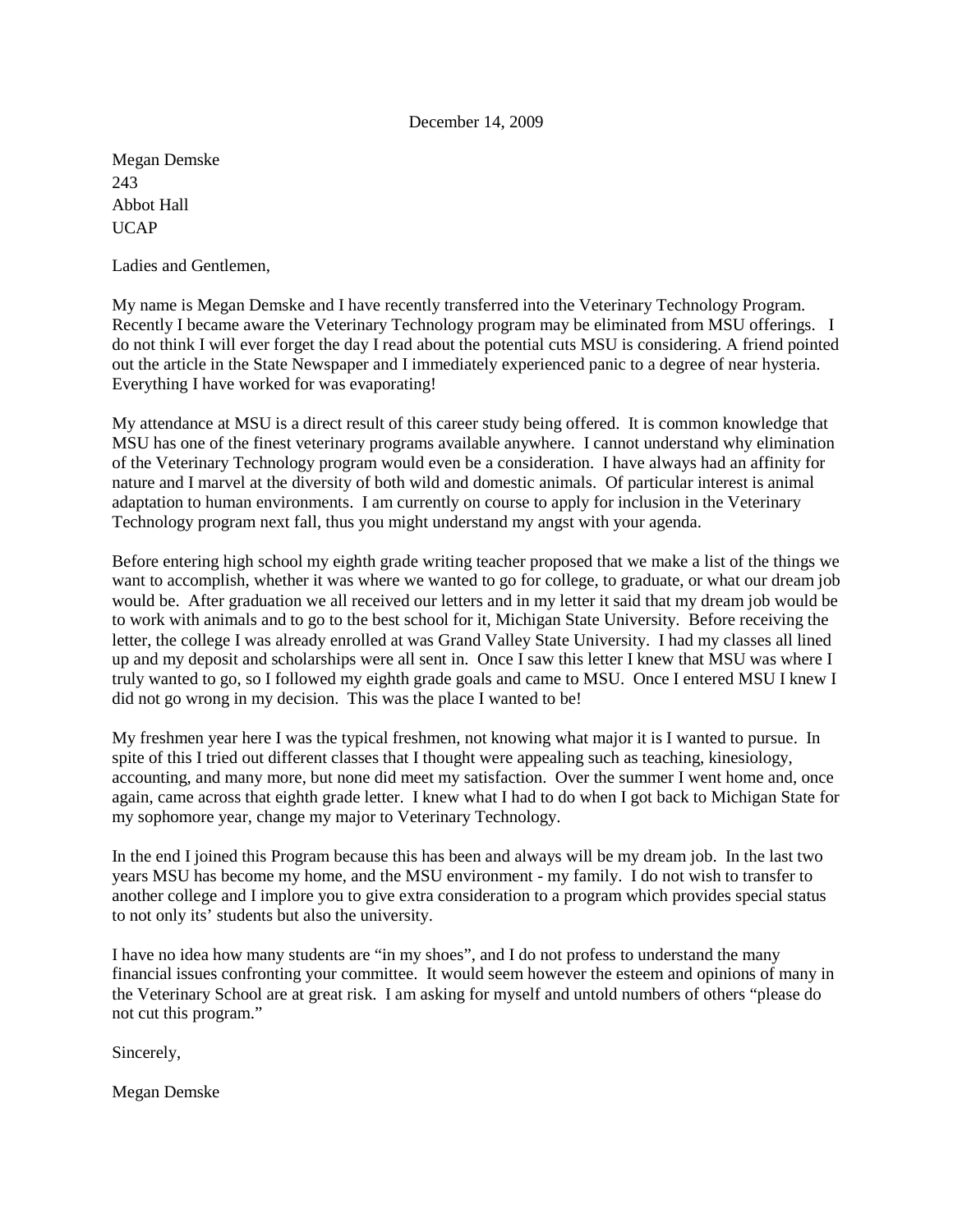**From: To: Subject: Veterinary Technician School Date:** Monday, December 14, 2009 7:58:32 PM

Dear Sandra Walther,

As a former Michigan State University undergrad, I am sadden to hear about MSU's Veterinary Technician school possibly being canceled. I planned on coming back to MSU specifically for the excellent veterinary technician program.

After volunteering at the humane society and at a veterinary clinic, I realized my passion in life was in animal care. I decided to take the initiate in changing my career. I contacted Sarah Ahrens-Tomasik, the advisor at MSU's Veterinary Technician school and started on my new path. I have taken some classes to meet the pre-requisites as well as accumulated hours required for enrollment. I was excited in the prospect of coming back to MSU and starting a new career.

I have done quite a bit of research, and by far, MSU's veterinary technician program is the most superior program provided in Michigan. It would have been a great honor to be a part of such a fine establishment. I strongly urge you to reconsider canceling this program. With so few qualified veterinary technician schools available in Michigan, it would be a shame to remove the best in the state.

Thank you for your time and consideration. If you have any questions for me, please feel free to contact me via email or by phone: 616.516.0460.

Sincerely, Tran Nguyen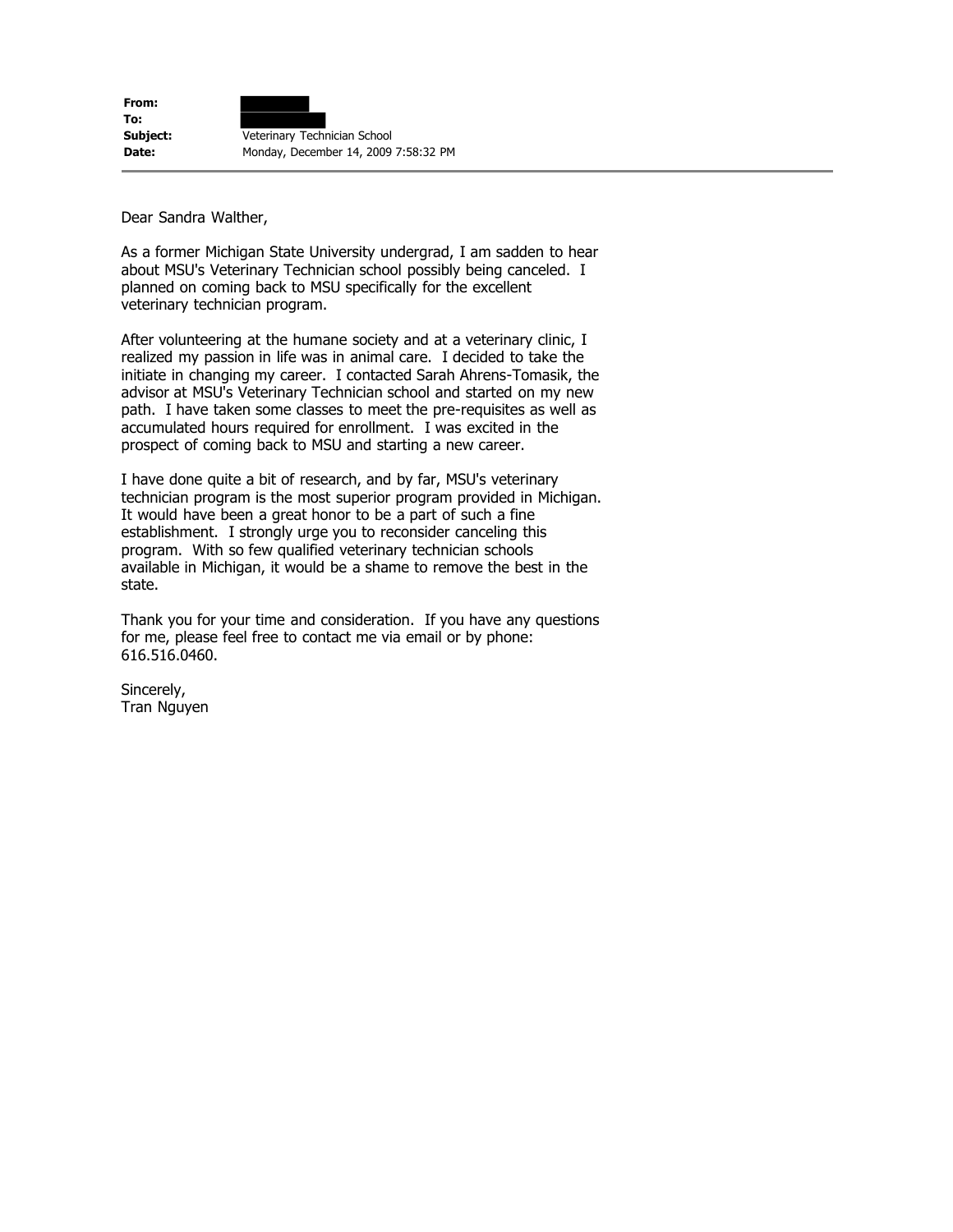Dear Ms Walther,

I am writing because I am appalled at the thought of cutting MSU's Vet Tech Program. In my opinion, you may as close the Vet School too. Vet techs have an integral place in the world of veterinary medicine just as nurses have an integral part of human medicine.

Would you ever consider cutting the nursing school? Of course not! It's just as important as the medical school!

MSU's vet school has such a wonderful reputation and MSU was way ahead of its time when it created the Vet Tech Program.

It seems like everyone wanted to emulate what MSU was doing. The opportunity for vet students to work alongside vet tech students

is invaluable and special. No community college can offer this. And this is just as valuable for the vet students as it is the techs.

Back in 1975 when I graduated most of the veterinarians in the "real world" didn't see the value in having a certified/licensed Vet Tech.

I believe one reason is they never had the opportunity to work with Vet Techs and weren't aware of what they could bring to the practice.

That attitude is now like an old wives tale! It just doesn't belong in today's world of veterinary medicine.

Vet techs are now in high demand. And I believe MSU had an important part in making this happen. Don't take that away.

The state of Michigan needs to keep moving forward, especially during these tough economic times. Cutting the program is going to be a step in the WRONG direction.

**Sincerely** Lily Zaidenworm Flanagan (1975 graduate)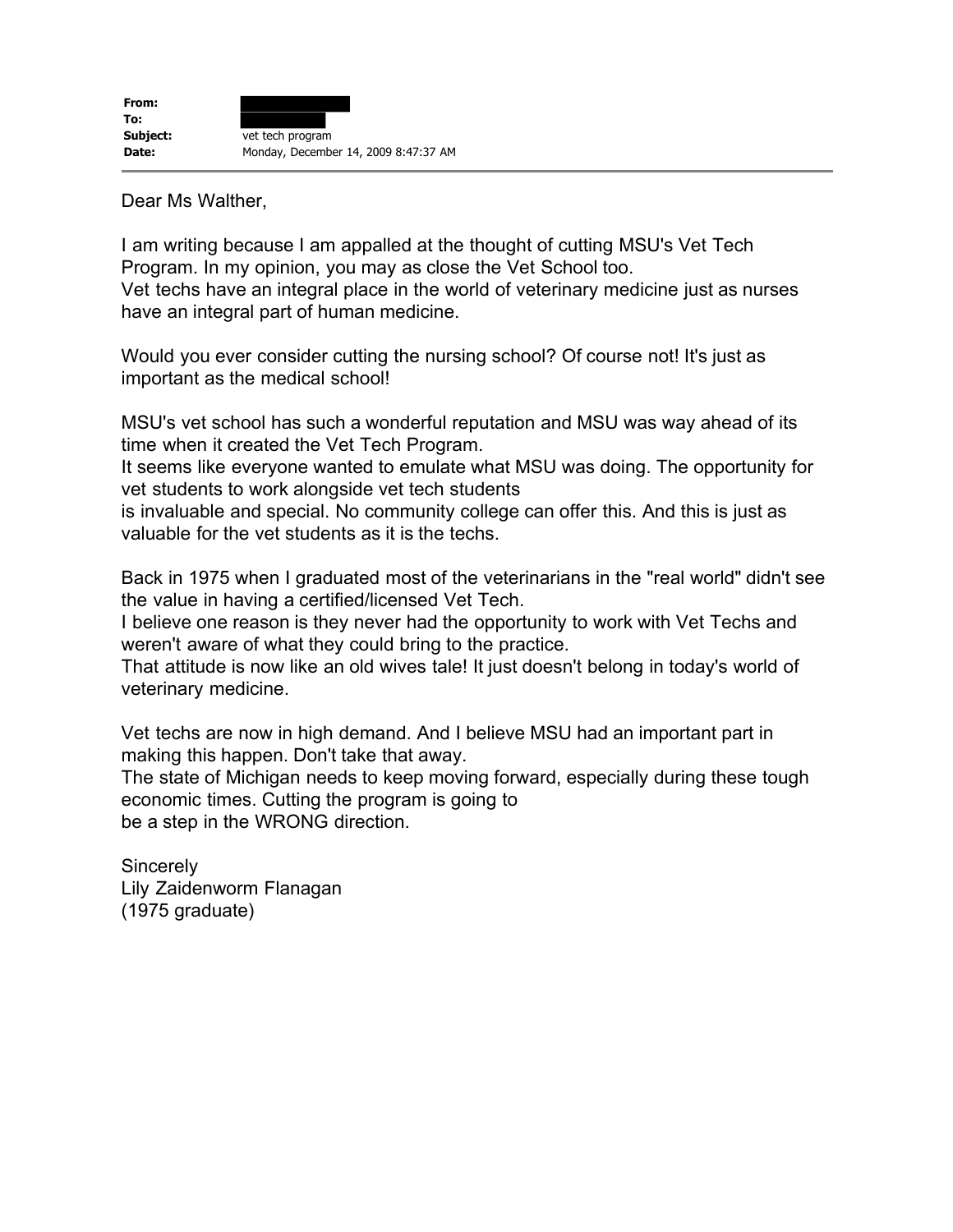

Dear Ms. Walther

Please find the attachment regarding the proposed termination of the veterinary technician program at MSU. As a former graduate of this program I would be extremely disappointed if this proposal became reality. The veterinary profession would be severely impacted in a detrimental way if this program is lost. I urge everyone involved to give this decision careful consideration before a major mistake is made.

Thank you.

Sincerely,

Rebecca Howard Graduate, MSU Veterinary Technology Program Class of 1973

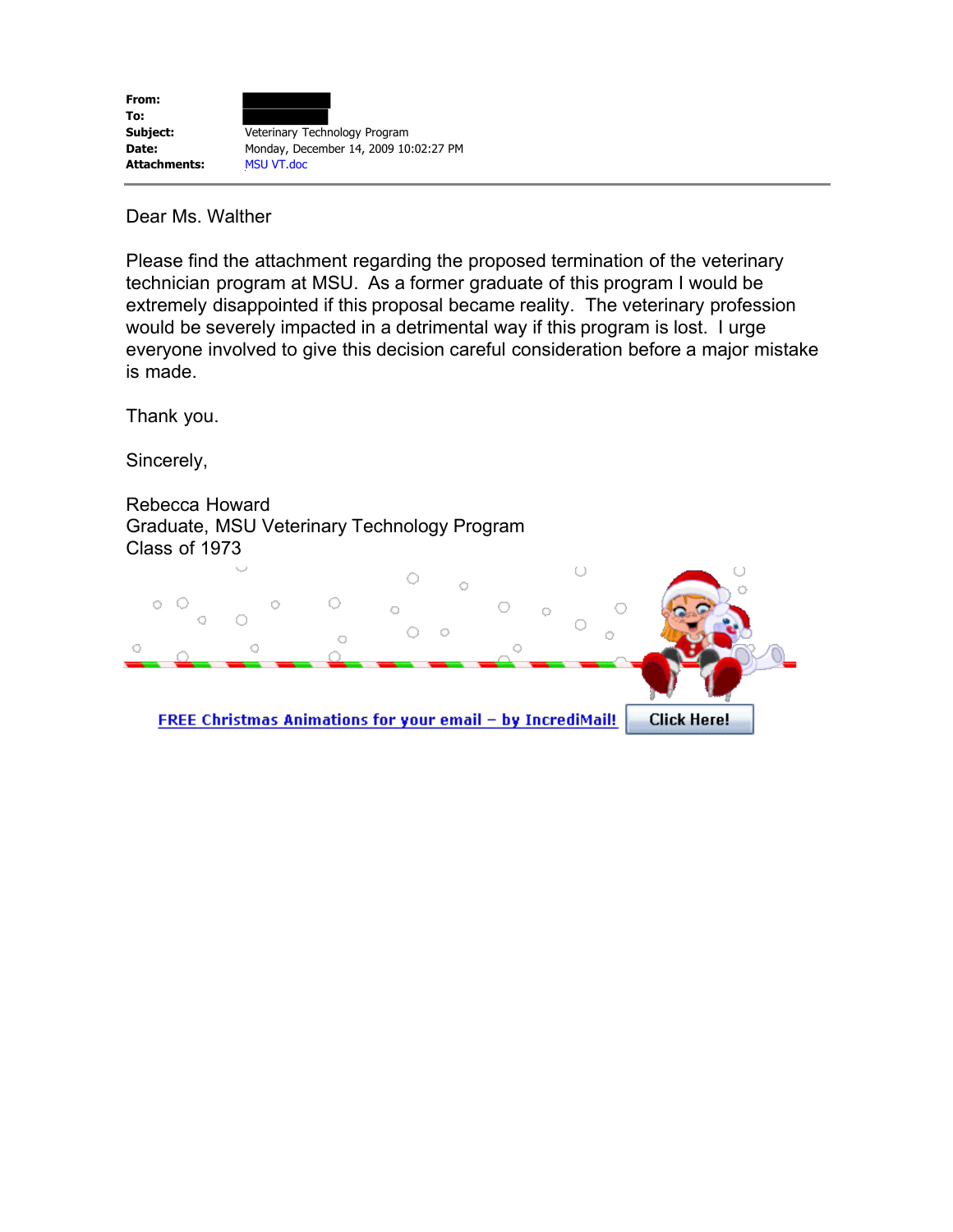Dr. Chris Brown, Dean College of Veterinary Medicine G100 VMC Michigan State University East Lansing, Michigan 48824

December 14, 2009

Dear Dean Brown:

The news that Michigan State University is considering the deactivation and termination of one the nation's premier Veterinary Technology Programs makes me wonder if the local Veterinary College administrators understand how unique the Veterinary Technology Program truly is.

I am a former Associate Professor in the MSU Veterinary Technology Program and now I am the Veterinary Technology Program Director at Alfred State College in Upstate New York. I left MSU to begin the Alfred State program in 1999, after 9 years with the MSU program. If you look closely at my program you will see that in many ways it emulates the MSU program. However, there are two features of the MSU program I can not duplicate. The first is the BS degree MSU offers, I have not as of yet been able to move from the Associates to the BS degree format and when I do move my program to that level it will still fall far short of MSU. The second feature makes the MSU Vet Tech Program one of most unique programs in the country and is the reason why a BS offering at Alfred State falls far short of MSU. This feature is the fact that the MSU program is integrally immersed in the Veterinary College, though many think it is a separate entity. This fact makes the MSU Veterinary Technology Program extremely unique, of the 165 AVMA accredited programs in the United States only Michigan State and Purdue University have programs based in Colleges of Veterinary Medicine.

It is my hopes that you understand that a graduate of the MSU Veterinary Technology Program receives and education that is envied by many. Your students have the opportunity to gain cutting edge knowledge from instructors who are leaders in their field. Both the Veterinary and Veterinary Technology students gain the experience, while in college, of working in an environment that builds trust and understanding between professionals that will make up the Veterinary Medical Team. I would give anything to be able to provide that kind of educational experience for my students.

MSU is one of 19 veterinary technology programs that offer a BS degree in the United States. However, it is only one of two programs offering a BS degree that is housed within a college of veterinary medicine. Has the local administrators looked at the possibilities of simply eliminating the Certificate in Veterinary Technology and taking the program to solely a 4year degree offering. If you consider this route perhaps you may also want to consider designing the degree option that will allow the possibilities of a nearly seamless transfer from other Associate degree vet tech programs across the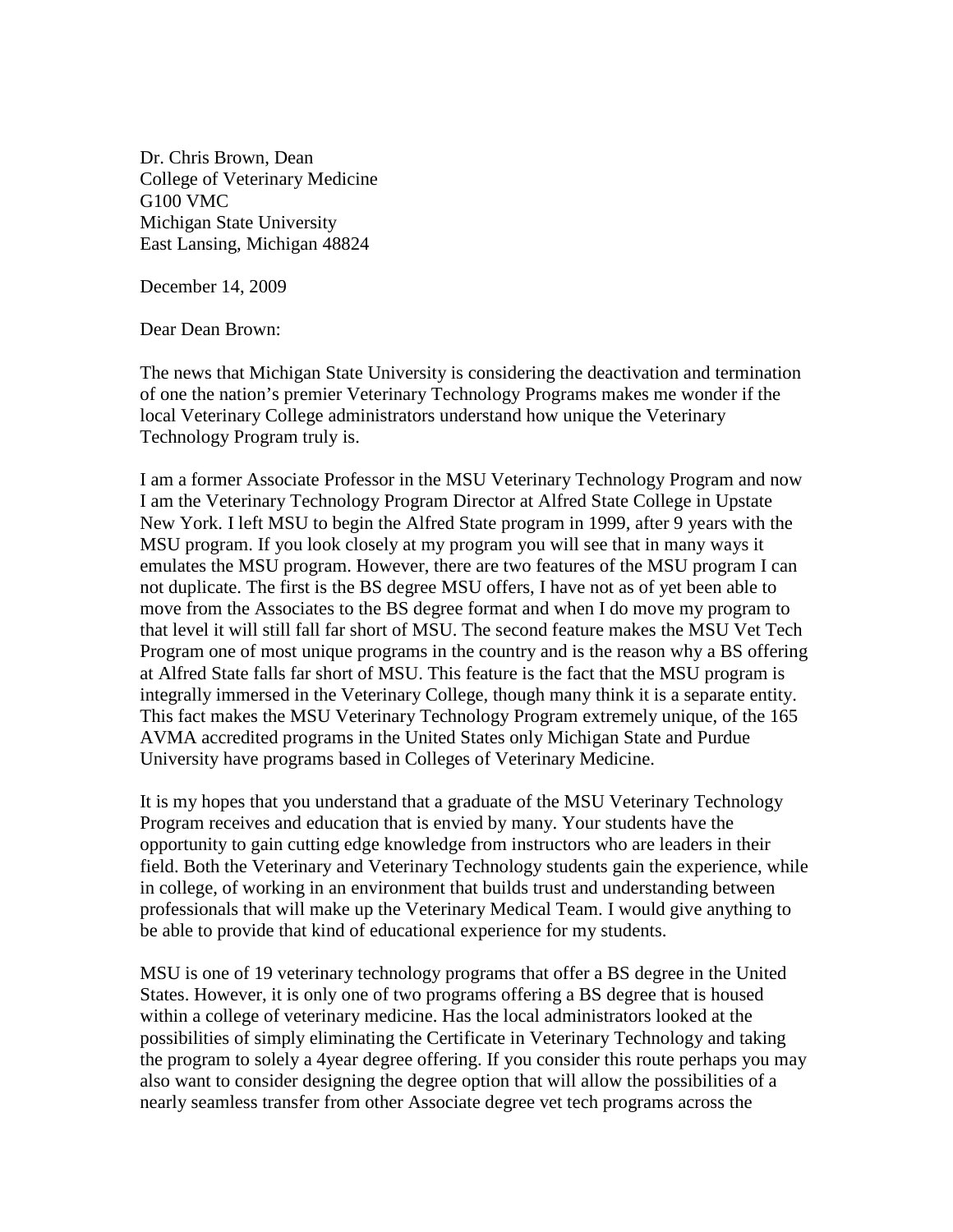country. Have there been any discussion or consideration about the possibilities of developing advanced course work that may be able to enhance the efforts of veterinary technicians who are seeking Specialty Certification in Anesthesia, Animal behavior Dentistry , Internal Medicine and Emergency and Critical Care. These two concepts seemingly would be a method to enhance the vet tech offerings at the college and generate funds. As a veterinary technician educator and program director I am constantly looking for veterinary technicians who have Master Degrees to fill tenure tract teaching positions. However, if you look around the BS degree is the terminal degree of the profession. Have there ever been any thoughts or consideration given to investigating the potential of developing a Master's degree offering in Veterinary Technology. Many institutions of higher education have a mandate for MS degrees to enter a tenure tract position, there are 165 vet tech programs accredited by the AVMA and more coming. I believe many of these programs might be interested in their instructors pursuing a Master's in Veterinary Technician Education.

Michigan State's College of Veterinary Medicine also employs many Licensed Veterinary Technicians. It is my understanding that the majority of these trusted professionals are graduates of MSU. If the program is terminated fewer students educated in the research oriented environment of a college of veterinary medicine will be available for you to employ.

Michigan State University is the First Veterinary Technology Program to be accredited by the AVMA and was only preceded in existence by SUNY Delhi. I can not believe that termination of such a historic program will solve the economic problems currently facing MSU. The Veterinary Technology Program at Michigan State in truly unique and if marketed on those qualities it should continue to have a long history in Veterinary Technician Education in this country and the world.

Respectfully submitted by,

Melvin C. Chambliss, DVM **Director** Veterinary Technology Program Alfred State College Alfred New York 14802 607-587-3009 chamblm@alfredstate.edu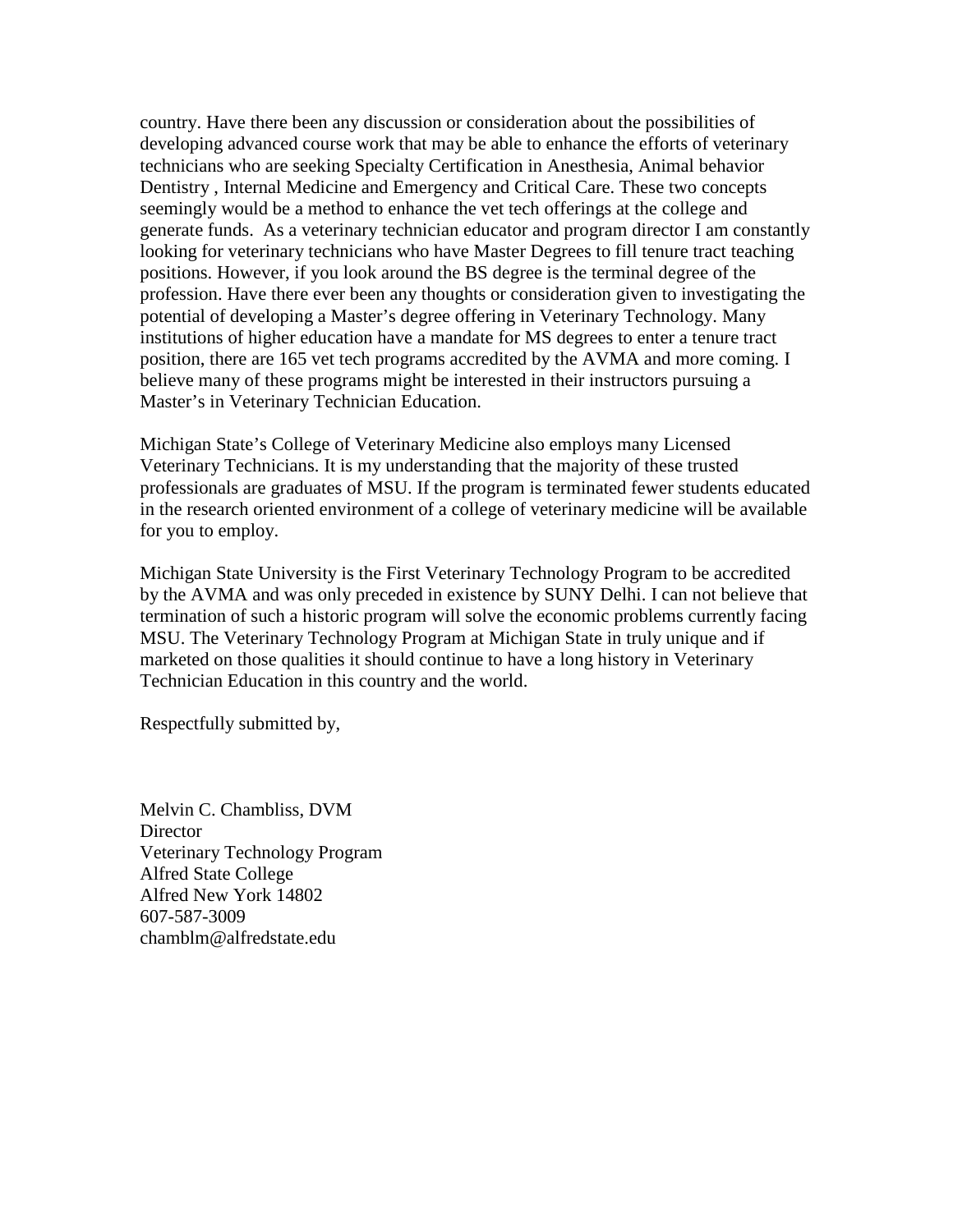

Dear Ms. Walther,

As both a 1974 graduate of MSU's Veterinary Technology Program, and a previous academic and clinical staff member, it is quite alarming to hear that serious thought is being given to eliminating the Vet Tech Program. Without a doubt, it has historically been one of the most highly regarded training programs in large part due to its affiliation with the College of Veterinary Medicine and its clinical programs. Very few veterinary technology programs in the country have this sort of enviable relationship which provides excellent depth and breadth of clinical training. It is well recognized that MSU's graduates are consistently more qualified than their community college trained counterparts. Also, the experience of veterinary medical students is greatly enhanced by working alongside vet tech students; as future employers, it is critical that veterinary medical students learn with these technical professionals.

I hope that the University Committee on Academic Policy will have the foresight to recommend that the Veterinary Technology Program be retained. Short-sighted budgetary concerns that are driving this elimination proposal should be resoundingly rejected.

Respectfully,

Gail C. Wolz Bellevue, Washington